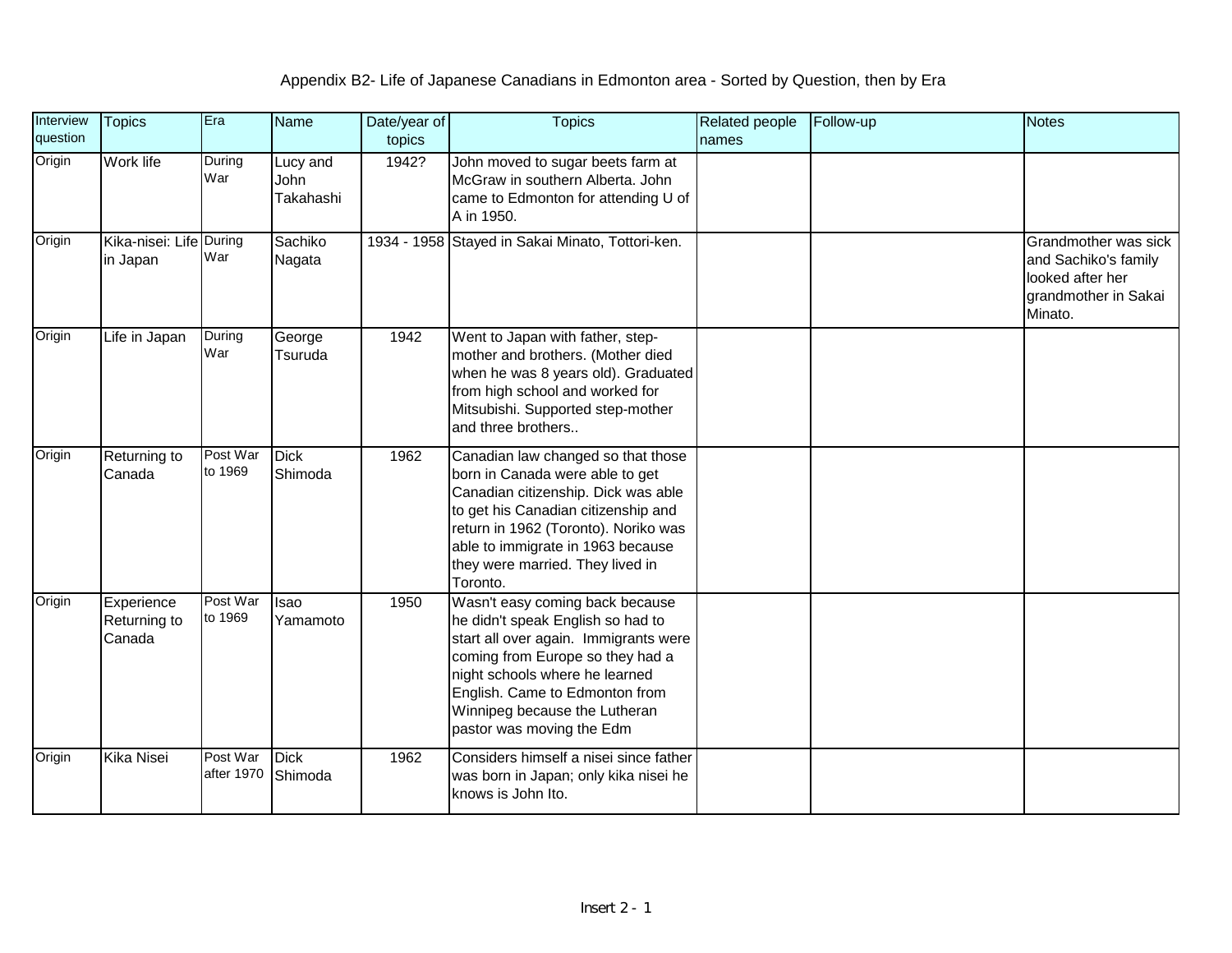| Interview<br>question | <b>Topics</b>        | Era                    | Name               | Date/year of<br>topics | <b>Topics</b>                                                                                                                         | Related people<br>names | Follow-up                                                       | <b>Notes</b>                                                                                                                                                                                                                                                                   |
|-----------------------|----------------------|------------------------|--------------------|------------------------|---------------------------------------------------------------------------------------------------------------------------------------|-------------------------|-----------------------------------------------------------------|--------------------------------------------------------------------------------------------------------------------------------------------------------------------------------------------------------------------------------------------------------------------------------|
| Origin                | Marriage             | Post War<br>to 1969    | Sachiko<br>Nagata  | 1958                   | Came back to Tabor, Canada, to get<br>married.                                                                                        |                         |                                                                 | The marriage was<br>arranged between<br>Sachiko's and Takeo's<br>mothers.                                                                                                                                                                                                      |
| Origin                | Marriage             | Post War<br>to 1969    | Sachiko<br>Nagata  | 1958                   | Wedding was held at a church in<br>Tabor. Moved to Edmonton October<br>or November (it was snowing on the<br>move day)                |                         |                                                                 |                                                                                                                                                                                                                                                                                |
| Origin                | Marriage             | Post War<br>to 1969    | Kyoko<br>Nishiwaki | 1969                   | Met Yoshihiro at a concert, got<br>married, and decided to stay in<br>Canada.                                                         | Yoshihiro.              |                                                                 | Felt Edmonton was<br>very empty compared<br>to Kyoto.                                                                                                                                                                                                                          |
| Origin                | marriage             | Post War<br>to 1969    | Jim Hoyano         | <b>Not</b><br>Answered | Met Yumiko at university in Chemistry<br>department. She came to work for 1<br>year in lab of Prof Masamune.                          |                         |                                                                 |                                                                                                                                                                                                                                                                                |
| Origin                | Marrige              | Post War<br>after 1970 | George<br>Tsuruda  |                        | 1969 - 1972 Transferred to France, got married<br>with Ruby. (He met with Ruby in<br>Montreal).                                       | Ruby.                   |                                                                 |                                                                                                                                                                                                                                                                                |
| Origin                | Edmonton<br>post-was | Post War<br>to 1969    | Henry<br>Shimizu   | 1946                   | Parents worked at Misericorida<br>Hospital. Henry and sister lived in<br>basements suite and worked as relief<br>elevator operators.  | Grace Shimizu.          |                                                                 |                                                                                                                                                                                                                                                                                |
| Origin                | Life in<br>Edmonton  | Post War<br>after 1970 | Kyoko<br>Nishiwaki | Not<br>Answered        | Living in Edmonton is nice.                                                                                                           |                         |                                                                 | 'I'm so satisfied in<br>living in here", "Japan<br>is visiting country, not<br>living country""our<br>home town is here",<br>"Kyoto was too<br>crowded, polluted, too<br>many cars and did not<br>feel relaxed", "cost of<br>living and education is<br>very reasonable here". |
| Origin                | Life in the<br>North | Post War<br>to 1969    | Akiko Ito          | 1963 -<br>1969?        | Child birth - While she lived in the<br>North, Akiko came to Edmonton for<br>delivery of three children, Sally,<br>Daniel, and Cathy. |                         | Was this special or fairy<br>common for people in the<br>North? |                                                                                                                                                                                                                                                                                |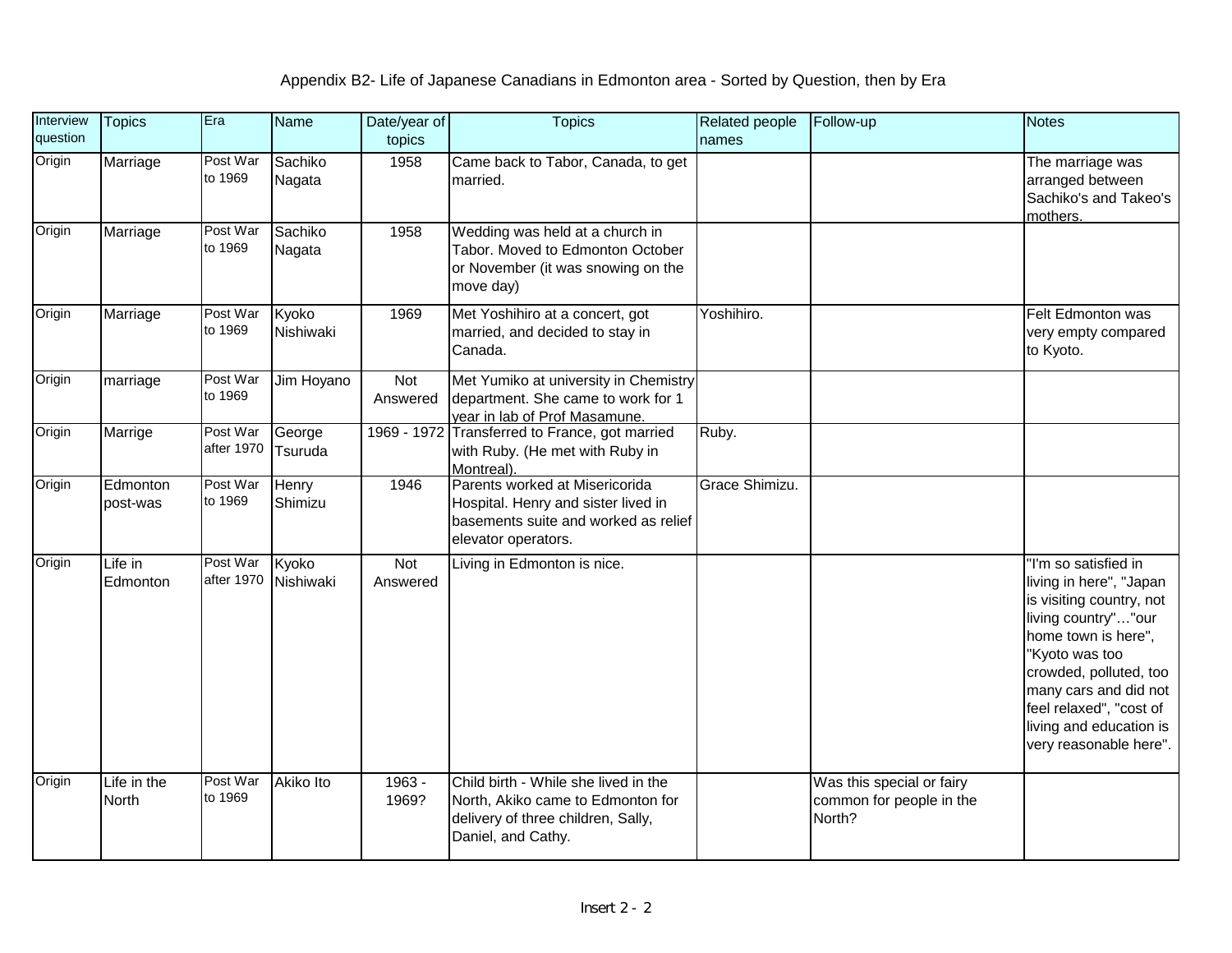| Interview<br>question | <b>Topics</b>                  | Era                    | Name               | Date/year of<br>topics | <b>Topics</b>                                                                                                                             | Related people<br>names                                              | Follow-up | <b>Notes</b>                                                                               |
|-----------------------|--------------------------------|------------------------|--------------------|------------------------|-------------------------------------------------------------------------------------------------------------------------------------------|----------------------------------------------------------------------|-----------|--------------------------------------------------------------------------------------------|
| Origin                | Life in the<br>North           | Post War<br>after 1970 | Akiko Ito          |                        | 1962 - 1968 Lived in Fort Smith, Reilly, Hey River,<br>then in Edmonton since 1968.                                                       | (Keiko Frueh).                                                       |           |                                                                                            |
| Origin                | University                     | Post War<br>after 1970 | Yumiko<br>Hoyano   |                        | 1964 - 1972 Came to Edmonton with a work<br>permit as a research assistant<br>(University issued a permit), finished<br>PhD in Chemistry. | Jim and Other<br>Japanese<br>Canadians.                              |           | In Japan at that time, it<br>was difficult for women<br>to find jobs in science<br>fields. |
| Origin                | Visiting Japan                 | Post War<br>after 1970 | Sachiko<br>Nagata  | 1973                   | Visited Sakai-minato for attending a<br>niece's wedding.                                                                                  |                                                                      |           |                                                                                            |
| Origin                | Citizenship                    | Post War<br>after 1970 | Kyoko<br>Nishiwaki | 2005?                  | Received a Canadian Citizenship<br>status.                                                                                                |                                                                      |           |                                                                                            |
| Origin                | Education                      | Post War<br>to 1969    | Joyce<br>Kiyooka   |                        | About 1954 Moved from Opal to go to Alberta<br>College in Edmonton.                                                                       |                                                                      |           |                                                                                            |
| Origin                | Family                         | Pre-war                | Ken Tanaka         | 1940s                  | Ken's oldest sister Mary was born in<br>BC in 1941, while Ken and his<br>younger sister and brother were all<br>born in Lethbridge.       |                                                                      |           |                                                                                            |
| Origin                | Family                         | Pre-war                | Henry<br>Shimizu   | Not<br>Answered        | Outline of father's businesses in<br>Prince Rupert. Father's first marriage<br>Henry's step family.                                       | Shotaro<br>Shimizu, Shoji<br>(Andy) Shimizu,<br>George<br>Nishikaze. |           |                                                                                            |
| Origin                | Family                         | Post War<br>to 1969    | Daiyo<br>Sawada    | 1945-1960              | Daiyo and 5 older brothers and<br>sisters grew up in Pincher Creek,<br>Alberta. His father was a barber and<br>married twice.             |                                                                      |           |                                                                                            |
| Origin                | Why came to<br>Canada          | Post War<br>to 1969    | <b>Keiko Frueh</b> | 1961                   | She wanted to have challenge and<br>explore Canada.                                                                                       |                                                                      |           |                                                                                            |
| Origin                | <b>Transportation Post War</b> | to 1969                | Kyoko<br>Nishiwaki | 1969                   | Came to Canada as a visitor, by<br>Canadian Pacific Airline.                                                                              |                                                                      |           | She came to Canada<br>with six-month visa.                                                 |
| Origin                | Life in other<br>locations     | Pre-war                | Diane<br>Nawata    | 1922                   | Father came to Canada in 1922 and<br>worked at a paper mill in Ocean Falls,<br>B.C. He went back to Japan, married<br>and came back.      | Father born in<br>1903.                                              |           | Japanese were not<br>treated well in B.C.<br>before the war.                               |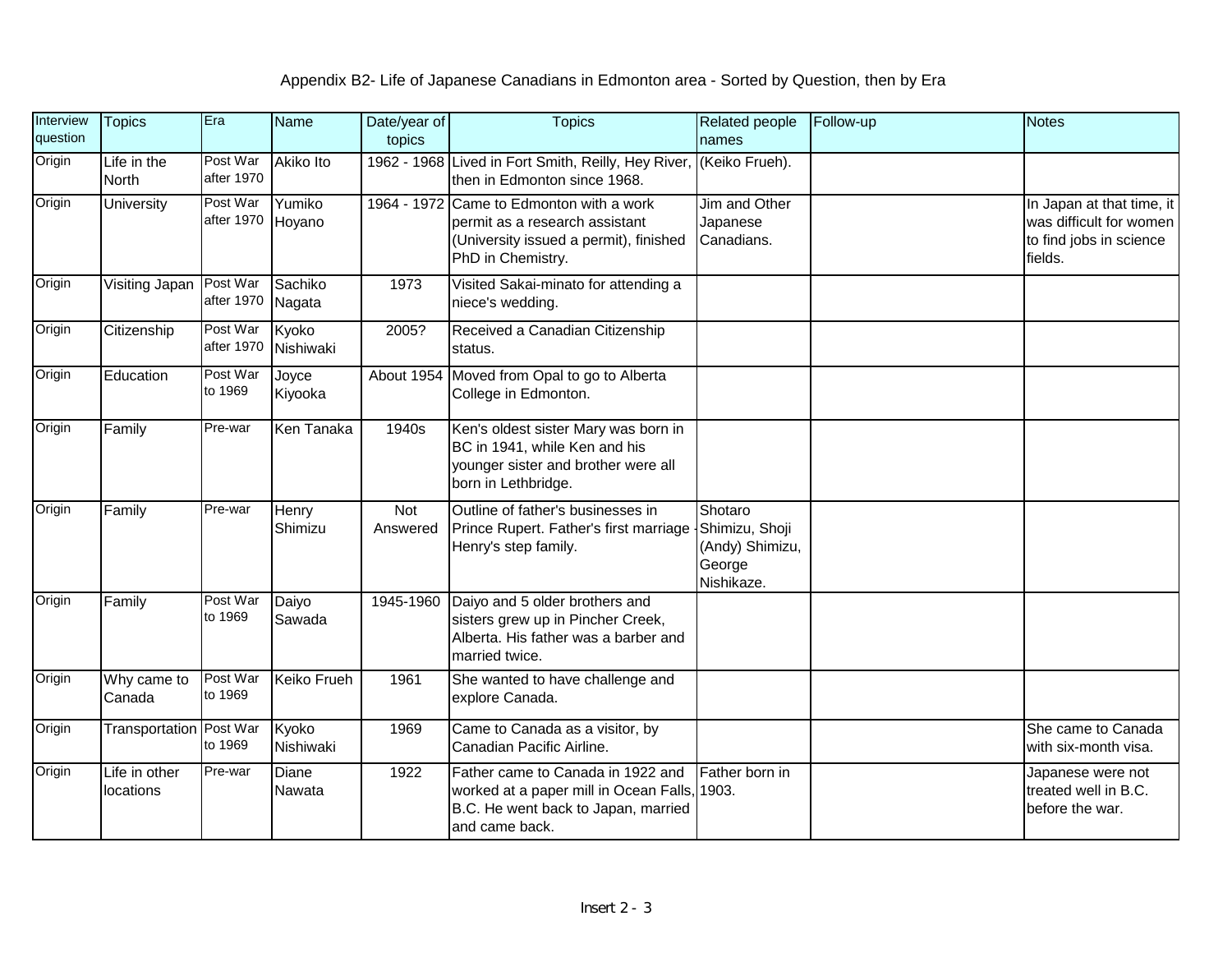| Interview<br>question | <b>Topics</b>              | Era                 | Name                          | Date/year of<br>topics | <b>Topics</b>                                                                                                                                                                  | <b>Related people</b><br>names                                                                 | Follow-up | <b>Notes</b>                                                          |
|-----------------------|----------------------------|---------------------|-------------------------------|------------------------|--------------------------------------------------------------------------------------------------------------------------------------------------------------------------------|------------------------------------------------------------------------------------------------|-----------|-----------------------------------------------------------------------|
| Origin                | Life in other<br>locations | Pre-war             | Diane<br><b>Nawata</b>        | 1933                   | Born in 1933, went to two-year<br>kindergarten. Started elementary<br>school. Japanese family lived in<br>isolated area from other Canadians.<br>But children played together. | Have one<br>brother.                                                                           |           | Diane went to a<br>Japanese Language<br>school at the Ocean<br>Falls. |
| Origin                | Life in other<br>locations | During<br>War       | Diane<br>Nawata               | 1942                   | Sold most of belongings and moved<br>to sugar beets farm in southern<br>Alberta.                                                                                               |                                                                                                |           | Family supported CCF<br>(NDP) as CCF only<br>stood up for Japanese.   |
| Origin                | Internment                 | During<br>War       | Tom Sando                     | 1941                   | Long discussion of internment at<br>Angler                                                                                                                                     |                                                                                                |           |                                                                       |
| Origin                | Internment                 | During<br>War       | Henry<br>Shimizu              | 1942                   | Lived in New Denver internment<br>camp                                                                                                                                         |                                                                                                |           |                                                                       |
| Food                  | Japanese food Pre-war      |                     | Henry<br>Shimizu              | Not<br>Answered        | Nakamura market gardening, food co-<br>op.                                                                                                                                     |                                                                                                |           |                                                                       |
| Food                  | Japanese food Post War     | to 1969             | Sachiko<br>Nagata             | Not<br>Answered        | Bought Japanese food from<br>Nakagama in Lethbridge.                                                                                                                           |                                                                                                |           |                                                                       |
| Food                  | Food                       | Post War<br>to 1969 | Heidi<br>Matsune              | 1965? -                | Sushi, New Year's food, Mochi,<br>Christmas gathering.                                                                                                                         |                                                                                                |           |                                                                       |
| Food                  | Japanese food Post War     | to 1969             | Keiko Frueh                   | 1961 -<br>1970?        | First, she ordered rice and soy sauce<br>at Nakamura's Barbershop. After the<br>Barbershop closed, purchased<br>through Sugiura at Silk-O-Lina.                                |                                                                                                |           |                                                                       |
| Food                  | Japanese food Post War     | to 1969             | Lucy and<br>John<br>Takahashi | Not<br>Answered        | Co-op and Silk-O-Lina: Kind of fabric<br>store. Mr. Sugiura ordered Japanese<br>food and became like a co-op. Mr.<br>Sugiura stocked extra rice and other<br>Japanese food.    | Mr. Sugiura,<br>father of Jackie<br>Sugiura,<br>Shimizu, Inoue,<br>Katayama, Mrs.<br>Iwashita. |           | Mr. Inoue ran Silk-O-<br>Lina in Calgary. Then,<br>moved to Edmonton. |
| Food                  | Japanese<br>Celebrations   | Post War<br>to 1969 | Joyce<br>Kiyooka              | 1950's,<br>1960's      | Mom used to cook things to celebrate<br>oshogatsu. Mom used to cook<br>mostly western food.                                                                                    |                                                                                                |           |                                                                       |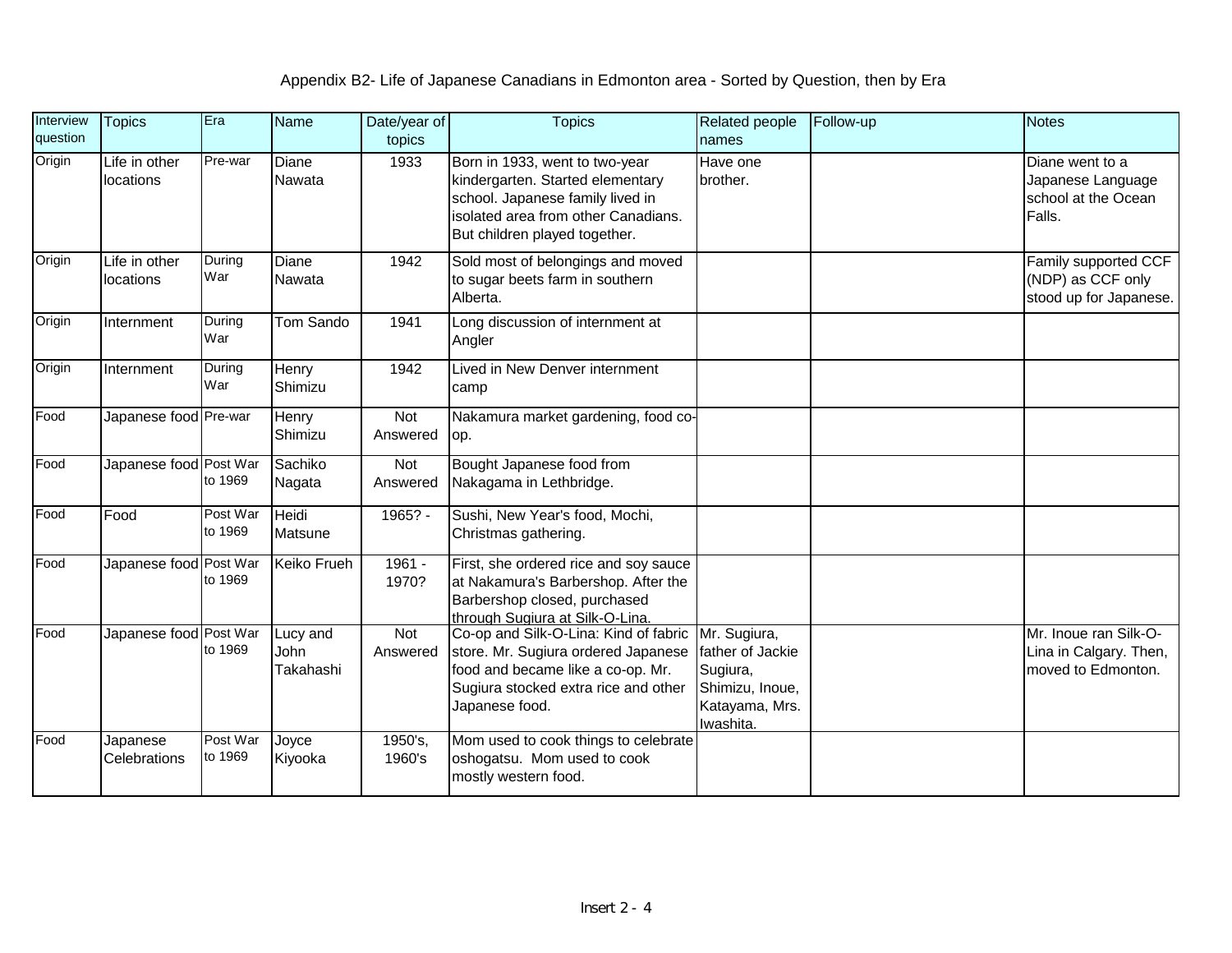| Interview<br>question | <b>Topics</b>           | Era                 | <b>Name</b>            | Date/year of<br>topics | <b>Topics</b>                                                                                                                                                                                                                                                                      | Related people<br>names                 | Follow-up                                                                        | <b>Notes</b>                                                                                              |
|-----------------------|-------------------------|---------------------|------------------------|------------------------|------------------------------------------------------------------------------------------------------------------------------------------------------------------------------------------------------------------------------------------------------------------------------------|-----------------------------------------|----------------------------------------------------------------------------------|-----------------------------------------------------------------------------------------------------------|
| Food                  | Japanese<br>Ingredients | Post War<br>to 1969 | <b>Dick</b><br>Shimoda | Not<br>Answered        | Obtaining ingredients was a problem,<br>even salmon. They had theirs sent<br>from Japan and when Dick went to<br>Toronto on business, he brought<br>ingredients back.                                                                                                              |                                         |                                                                                  |                                                                                                           |
| Food                  | Food                    | Post War<br>to 1969 | Toshiko<br>Yamamoto    | Not<br>Answered        | Cooked many kinds of Japanese food<br>but the kids didn't like it. There<br>weren't very many Japanese food<br>available but Mr. Sugiura ordered<br>rice, shoyu and miso from<br>Vancouver. We ordered from Mr.<br>Sugiura and the shipments came to<br>Mr. Nakamura's barber shop |                                         | Fill in the reason why  "****" in<br>the transcript. Check spelling of<br>names. |                                                                                                           |
| Food                  | Food                    | Post War<br>to 1969 | Isao<br>Yamamoto       | 1950's                 | Missed Japanese food because he<br>was living with a non-Japanese family<br>before he got married. Missed fresh<br>fish (sashimi) the most.                                                                                                                                        |                                         |                                                                                  |                                                                                                           |
| Food                  | Japanese food Post War  | to 1969             | Diane<br>Nawata        | Not<br>Answered        | Mother was a good cook. She<br>cooked Shogatsu Japanese food.                                                                                                                                                                                                                      |                                         |                                                                                  |                                                                                                           |
| Food                  | Japanese food Post War  | to 1969             | Tamiko<br>Tsujikawa    | Not<br>Answered        | from Sugiuras - order rice, shoyu,<br>Japanese produce.                                                                                                                                                                                                                            |                                         | Dates?                                                                           |                                                                                                           |
| Food                  | Japanese food Post War  | after 1970          | Kyoko<br>Nishiwaki     | early 1970             | Japanese grocery store - Shimpo at<br>Park Allen area.                                                                                                                                                                                                                             |                                         |                                                                                  | At the store, there<br>were home made tofu.                                                               |
| Food                  | Japanese food Post War  | after 1970          | Kyoko<br>Nishiwaki     | early 1970             | Co-op purchase rice, miso, and dry<br>goods from Vancouver.                                                                                                                                                                                                                        | Mr. & Mrs.<br>Sugiura<br>coordinate the |                                                                                  |                                                                                                           |
| Food                  | Japanese food Post War  | after 1970          | Kyoko<br>Nishiwaki     | 1970-2010              | Japanese food: Kyoko's and<br>Yoshihiro's parents sent them food<br>twice a month.                                                                                                                                                                                                 | Parents in<br>Japan.                    |                                                                                  | Kyoko never worried<br>about how to get<br>Japanese food. But<br>missing Sashimi and<br>fresh vegetables. |
| Food                  | Japanese food Post War  | after 1970          | Yumiko<br>Hoyano       | 1978                   | On small Japanese food store owned<br>by a kika-nisei. Ordered rice to<br>Vancouver through co-op. Did not<br>much craving for Japanese food.                                                                                                                                      |                                         | There was one Japanese<br>restaurant - Fujiyama before<br>Shogun.                |                                                                                                           |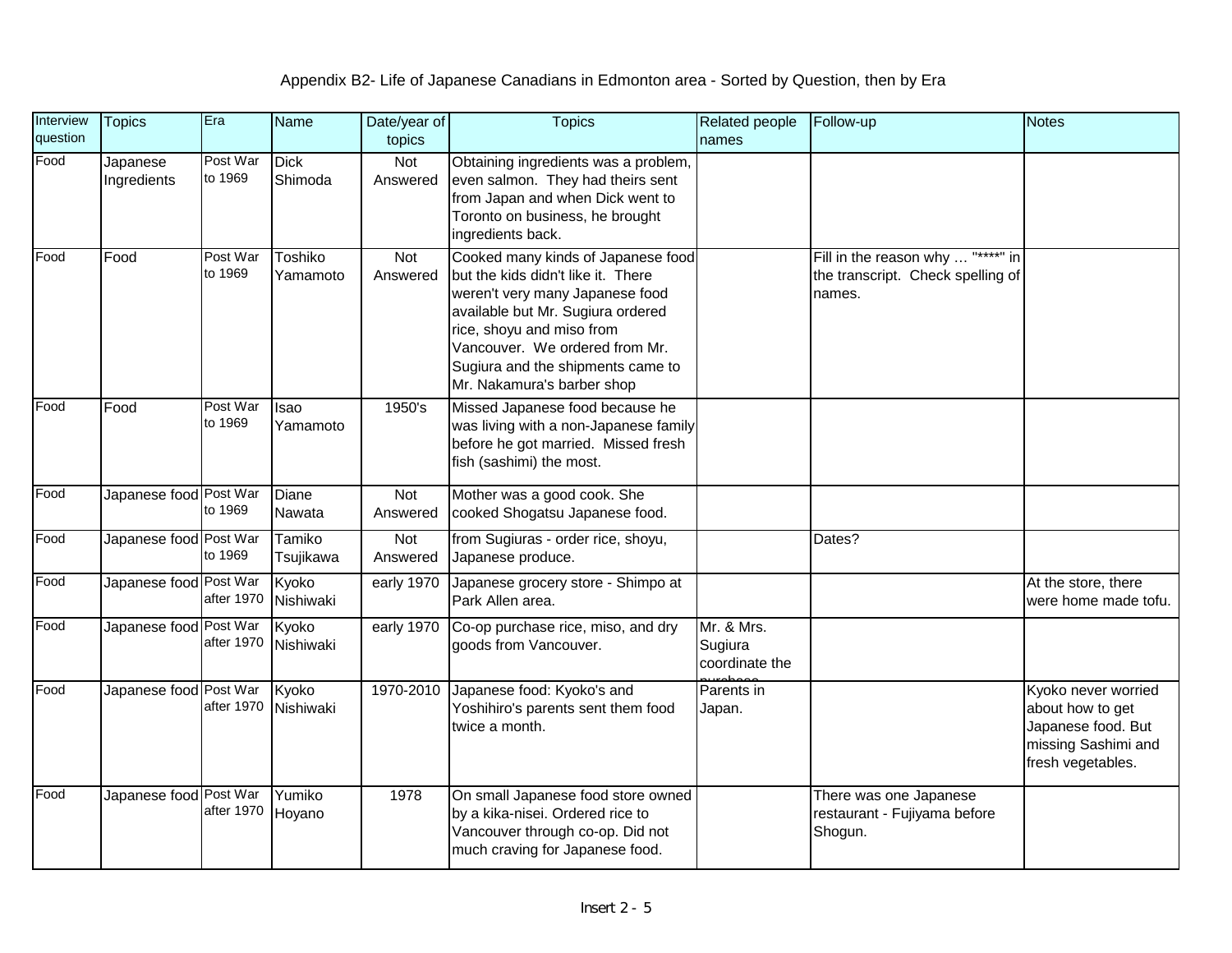| Interview<br>question | <b>Topics</b>                 | Era                    | <b>Name</b>                   | Date/year of<br>topics | <b>Topics</b>                                                                                                                                                                                                    | <b>Related people</b><br>names                                                          | Follow-up                                                                                                                | Notes                                                                                                                                                   |
|-----------------------|-------------------------------|------------------------|-------------------------------|------------------------|------------------------------------------------------------------------------------------------------------------------------------------------------------------------------------------------------------------|-----------------------------------------------------------------------------------------|--------------------------------------------------------------------------------------------------------------------------|---------------------------------------------------------------------------------------------------------------------------------------------------------|
| Food                  | Japanese<br>Food              | Post War<br>after 1970 | Ken Tanaka                    | 1980s                  | Ken recalls the Japanese food store<br>called Fumiya located on Calgary<br>Trail, where he remembers buying<br>nori, tsukemono. He recalls when he<br>was growing up, his mother cooked<br>mainly Japanese food. |                                                                                         |                                                                                                                          |                                                                                                                                                         |
| Food                  | Japanese<br><b>Businesses</b> | Post War<br>to 1969    | Jim Hoyano                    | 1960s                  | Grocery store and tofu maker - Philip<br>Shimbo and wife. He later moved to<br>Vancouver.                                                                                                                        | <b>Philip Shimbo</b><br>and wife.                                                       |                                                                                                                          |                                                                                                                                                         |
| Shelter               | Grandma<br>Uyehara            | Pre-war                | Lucy and<br>John<br>Takahashi | Not<br>Answered        | Grandma Uyehara's rooming house.                                                                                                                                                                                 | Mrs. Uyehara.<br>Kay, Albert, and<br>Henry<br>Shimbashi<br>stayed the<br>rooming house. | Henry Shimbashi is still in<br>Dr. Taro Yoneda Edmonton. May be interview<br>and Yoneyamas, him about the rooming house? | <b>Many University</b><br>students from<br>Japanese families lived<br>at the rooming house<br>to go to U of A. It was<br>only University in<br>Alberta. |
| Shelter               | Grandma<br>Uyehara            | During<br>War          | Tamiko<br>Tsujikawa           | 1945                   | Hard to find place to live in Edmonton<br>so rented one of two upstairs room in<br>Mrs. Uyehara's mother / mother-in-<br>law's house. 2 rooms she rented to<br>Japanese.                                         | Mrs. Uyehara.                                                                           |                                                                                                                          |                                                                                                                                                         |
| Shelter               | living in<br>Edmonton         | Post War<br>to 1969    | Tamiko<br>Tsujikawa           | late 40s               | Rented little place next to Mrs.<br>Nakamura's barber shop on 95 st and<br>97 st. Then bought house at Forest<br>Heights.                                                                                        | Nakamura.                                                                               |                                                                                                                          |                                                                                                                                                         |
| Shelter               | House                         | Post War<br>after 1970 | <b>Keiko Frueh</b>            | 1968 -<br>present      | Lived in a house at Aspen Garden,<br>Bearspaw, and a current location.                                                                                                                                           |                                                                                         |                                                                                                                          |                                                                                                                                                         |
| Shelter               | House                         | Post War<br>after 1970 | Daiyo<br>Sawada               | 1972-2011              | Daiyo likes to design houses. Of the<br>4 houses his family has lived in<br>during 40 years in Edmonton, he has<br>designed the last 2 houses they lived<br>in. One of the houses had a<br>Japanese tea room.    |                                                                                         |                                                                                                                          |                                                                                                                                                         |
| Recreation            |                               | Post War<br>to 1969    | Henry<br>Shimizu              | Not<br>Answered        | Saturday night dances, games and<br>pot-luck at Bissell Centre.                                                                                                                                                  |                                                                                         |                                                                                                                          |                                                                                                                                                         |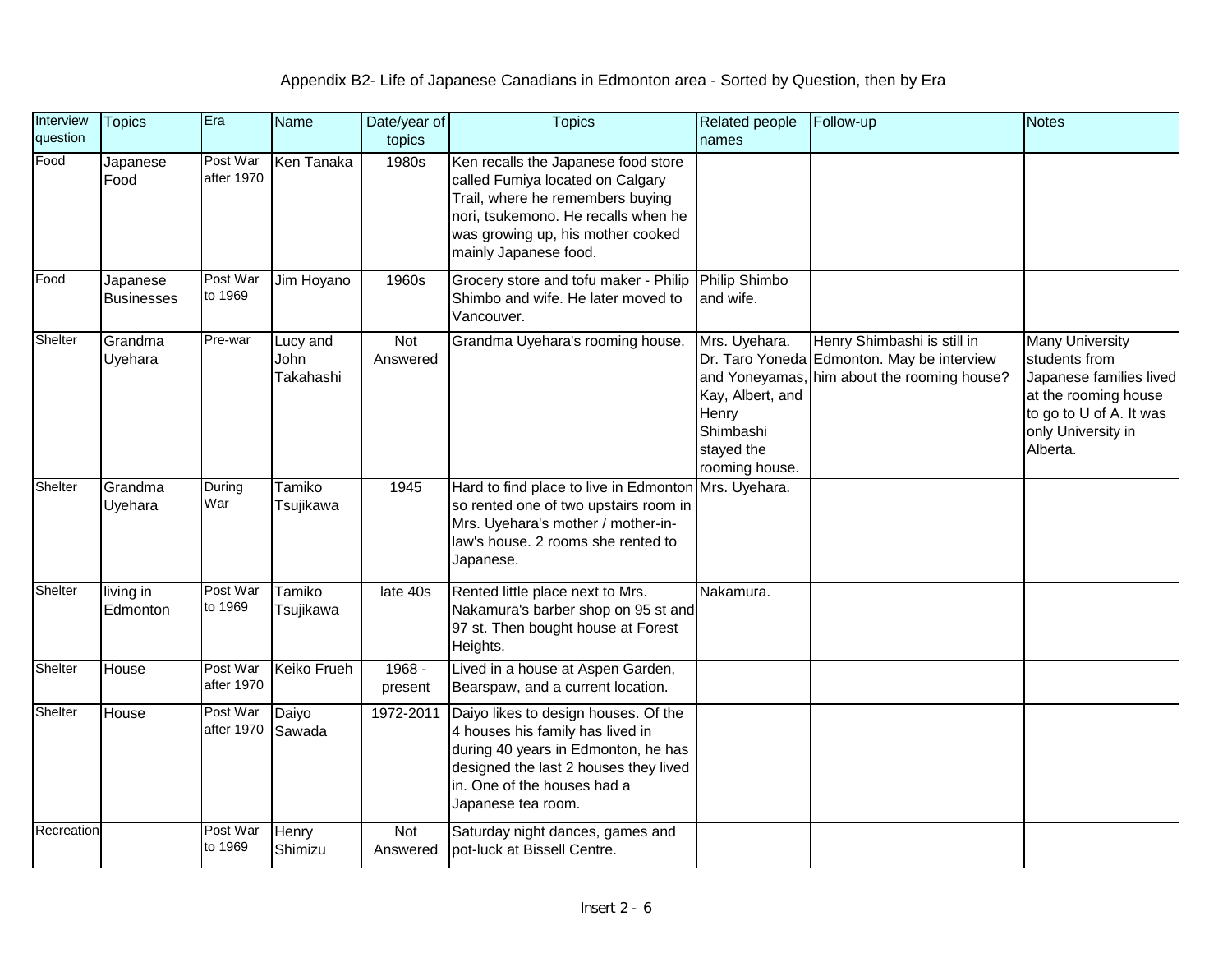| Interview<br>question | <b>Topics</b>                  | Era                    | Name                          | Date/year of<br>topics | <b>Topics</b>                                                                                                                                                                                                                                                                            | <b>Related people</b><br>names                                              | Follow-up                                                                                                            | <b>Notes</b>                                          |
|-----------------------|--------------------------------|------------------------|-------------------------------|------------------------|------------------------------------------------------------------------------------------------------------------------------------------------------------------------------------------------------------------------------------------------------------------------------------------|-----------------------------------------------------------------------------|----------------------------------------------------------------------------------------------------------------------|-------------------------------------------------------|
| Recreation Church     |                                | Post War<br>to 1969    | Lucy and<br>John<br>Takahashi | Not<br>Answered        | United church across from the Bissell Nakamuras and<br>centre. Used downstairs gym for<br>Christmas party, badminton, table<br>tennis, chow mein suppers and<br>Christmas concert. From this<br>gathering, Curling club and golf<br>tournament started and lasting for<br>over 35 years. | Saitos.                                                                     | Year?                                                                                                                |                                                       |
| Recreation Picnic     |                                | Post War<br>to 1969    | Tsuruda,<br>Ruby              | Not<br>Answered        | Japanese store "picnic".                                                                                                                                                                                                                                                                 |                                                                             | Where was it, what things did<br>she buy there she couldn't get<br>elsewhere, was picnic a social<br>gathering spot. |                                                       |
|                       | <b>Recreation Curling Club</b> | Post War<br>to 1969    | Lucy and<br>John<br>Takahashi | Not<br>Answered        | Curing club - Curling club had<br>bonspiels at Lethbridge, Calgary, and<br>Edmonton.                                                                                                                                                                                                     |                                                                             | Year of the first curling club.                                                                                      |                                                       |
|                       | <b>Recreation Curling Club</b> | Post War<br>after 1970 | Ken Tanaka                    | 1966-<br>present       | Joined the Japanese Curling Club in<br>about 1966 and met a lot Japanese<br>people like Ben Shikaze, John<br>Takahashi, Joyce Kiyooka.                                                                                                                                                   |                                                                             |                                                                                                                      |                                                       |
| Recreation Japanese   | books                          | Post War<br>after 1970 | Kyoko<br>Nishiwaki            |                        | 1970 - 2010 Japanese books - 30 years ago, not<br>much Japanese books were available<br>in Edmonton.                                                                                                                                                                                     |                                                                             |                                                                                                                      | Now, EJCA has good<br>selection of Japanese<br>books. |
| Recreation Baldwin    | Community<br>League            | Post War<br>after 1970 | Heidi<br>Matsune              | $1971 -$               | Attended bingo, camps and hockey at Jamie and<br>the near by community league.                                                                                                                                                                                                           | Jonathan<br>Iwabuchi.                                                       |                                                                                                                      |                                                       |
| Recreation Hobbies    |                                | Post War<br>after 1970 | Heidi<br>Matsune              | Not<br>Answered        | Like to make sushi, futomaki, and to<br>visit museums, Citadel, dinner<br>theater, and Muttart. Did clogging,<br>golfing (good opportunity to meet<br>people), line dance till two years ago.                                                                                            |                                                                             |                                                                                                                      |                                                       |
| Recreation Hobbies    |                                | Post War<br>after 1970 | Lucy and<br>John<br>Takahashi | Not<br>Answered        | Lucy played curling.                                                                                                                                                                                                                                                                     | Sam and Ricky<br>Higa, Moriyama,<br>Paul, Sat, and<br>Aki Jane<br>Maruyama. | More details of Japanese curling<br>members.                                                                         |                                                       |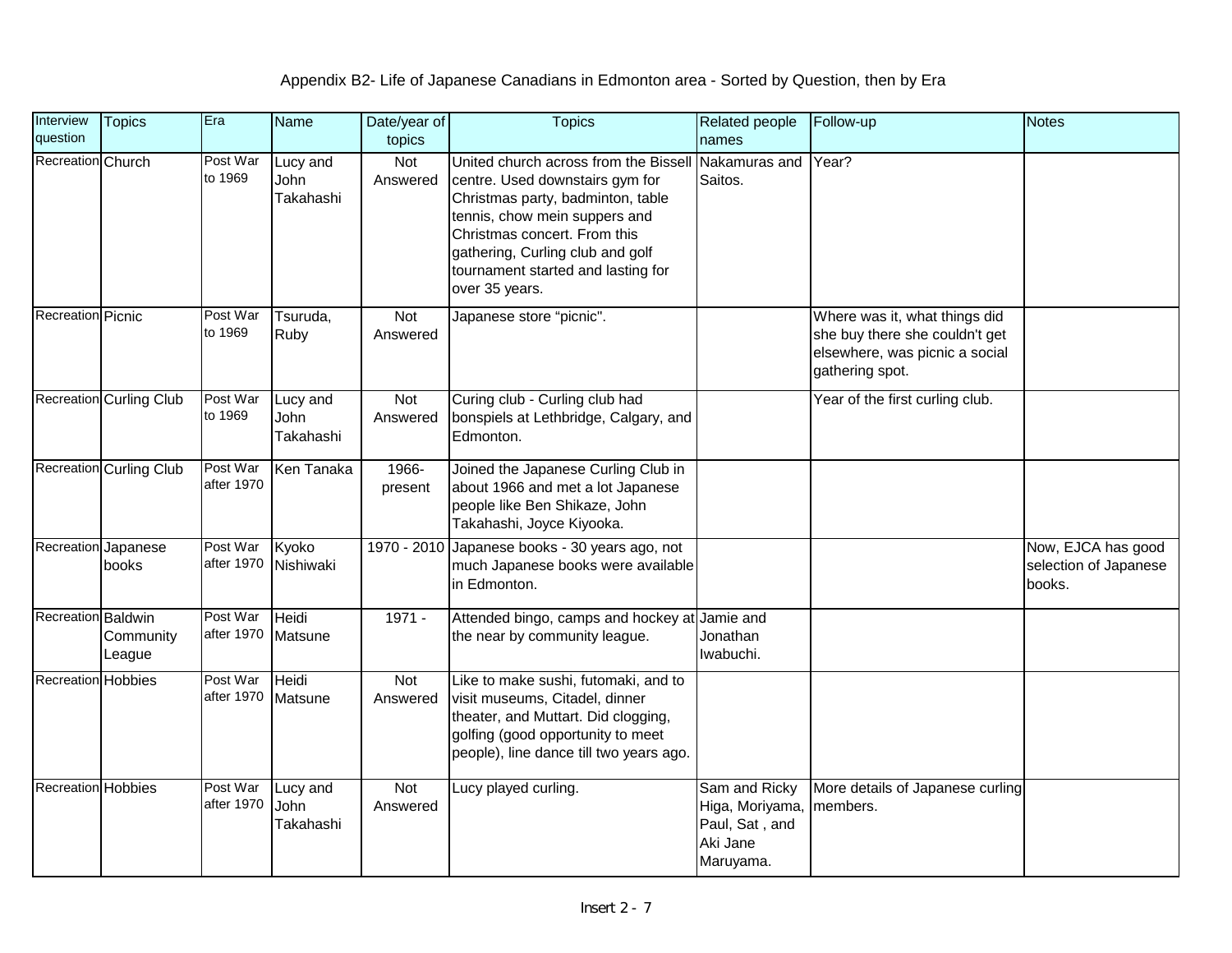| Interview<br>question | <b>Topics</b>                                     | Era                    | <b>Name</b>                   | Date/year of<br>topics | <b>Topics</b>                                                                                                                                                                                            | Related people<br>names                                                                               | Follow-up | <b>Notes</b>                                                        |
|-----------------------|---------------------------------------------------|------------------------|-------------------------------|------------------------|----------------------------------------------------------------------------------------------------------------------------------------------------------------------------------------------------------|-------------------------------------------------------------------------------------------------------|-----------|---------------------------------------------------------------------|
| Recreation Hobbies    |                                                   | Post War<br>after 1970 | Tom Sando                     | Not<br>Answered        | Devonian garden crafts, longboarding<br>for seniors, painting, tai chi. Not<br>through Japanese community.                                                                                               |                                                                                                       | Dates?    |                                                                     |
| Recreation Sports     |                                                   | Post War<br>to 1969    | Joyce<br>Kiyooka              | 1960's                 | Used to curl in the Japanese league<br>but didn't really associate much with<br>the Japanese community except for<br>things like the Christmas party<br>because she was around "hakujin"<br>people more. |                                                                                                       |           |                                                                     |
| Social                | Oldest<br>members of<br>the Edmonton<br>community | Post War<br>to 1969    | Isao<br>Yamamoto              | s                      | 1950's/1960' Mr. Nakamura was the oldest person<br>in the group. Mrs. Uyehara had<br>some kind of rooming house or<br>boarding house on 96th or 97th<br>Street, very close to City Hall.                 |                                                                                                       |           |                                                                     |
| Social                | Opal                                              | Pre-war                | Lucy and<br>John<br>Takahashi |                        | 1930 - 1940 Previous Opal family.                                                                                                                                                                        | Ben and Flo<br>Shikaze,<br>Chizuko Kimura,<br>Kiyooka, Kay<br>Nakamura,<br>Bruce/Jim/Frank<br>Kimura. |           |                                                                     |
| Social                | Opal                                              | Post War<br>to 1969    | Jim Hoyano                    | 1960s                  | Got to know old-time families from<br>Opal at community picnics.                                                                                                                                         |                                                                                                       |           |                                                                     |
| Social                | <b>Bissell Centre</b>                             | Post War<br>to 1969    | Sachiko<br>Nagata             |                        | Around 1958 Japanese had meetings at the Bissell Mrs. Nakamura<br>Centre. Sachiko cooked and sold<br>Chowmein.                                                                                           | Mrs. Tsujikawa.                                                                                       |           | Takeo looked after<br>accounting of the club<br>from the beginning. |
| Social                | <b>Bissell centre? Post War</b>                   | to 1969                | Keiko Frueh                   | Not<br>Answered        | Had a pot luck gathering for welcome Shikaze,<br>Toshiko Yamamoto.                                                                                                                                       | Takahashi.                                                                                            |           |                                                                     |
| Social                | <b>Bissell Centre</b>                             | Post War<br>to 1969    | Lucy and<br>John<br>Takahashi | Not<br>Answered        | The Bissell centre: get-together was<br>at the Bissell centre always. All<br>Japanese resided around there.                                                                                              |                                                                                                       |           |                                                                     |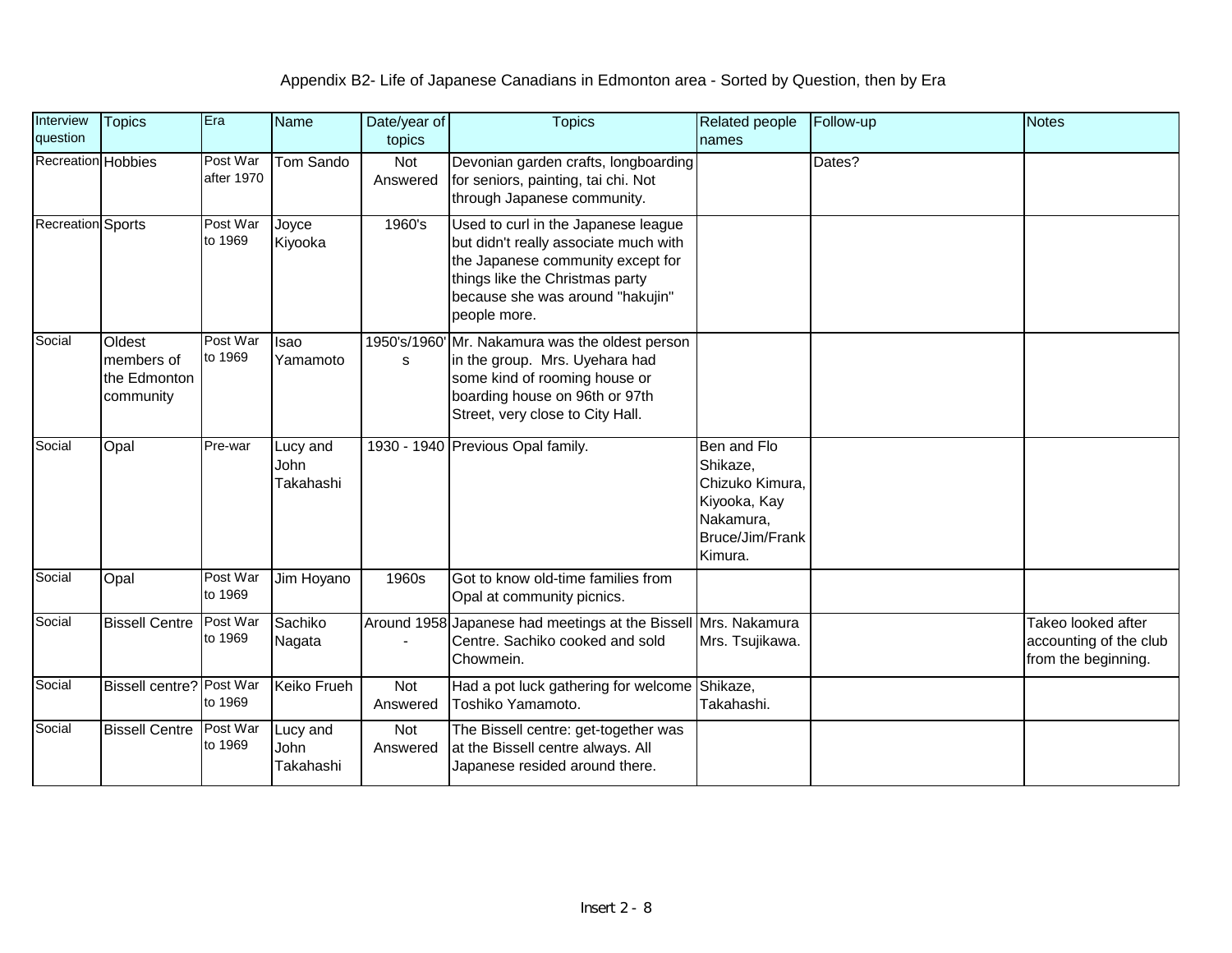| Interview<br>question | <b>Topics</b>         | Era                 | Name                    | Date/year of<br>topics | <b>Topics</b>                                                                                                                                                                                                                                                       | <b>Related people</b><br>names                      | Follow-up | <b>Notes</b> |
|-----------------------|-----------------------|---------------------|-------------------------|------------------------|---------------------------------------------------------------------------------------------------------------------------------------------------------------------------------------------------------------------------------------------------------------------|-----------------------------------------------------|-----------|--------------|
| Social                | <b>Bissell Centre</b> | Post War<br>to 1969 | Joyce<br>Kiyooka        | Not<br>Answered        | Used to be a Japanese young<br>people's group (in their 20's) that<br>used to get together at the Bissell<br>Centre on 97th Street to have parties<br>(like Christmas).                                                                                             | Yamauchi's,<br>Florence<br>(Ingham?),<br>Shikaze's. |           |              |
| Social                | <b>Bissell Centre</b> | Post War<br>to 1969 | <b>Isao</b><br>Yamamoto | 1960's                 | People used to meet at the Bissell<br>Church for a fundraising supper once<br>a year and for chow mein.                                                                                                                                                             |                                                     |           |              |
| Social                | <b>Bissell Centre</b> | Post War<br>to 1969 | Toshiko<br>Yamamoto     | 1960's                 | We made chowmein and the money<br>went to the Bissell church. It was a<br>big event open to the public. The<br>noodles were made from scratch and<br>fried them; Mr. Nakamura was always<br>kneading.                                                               |                                                     |           |              |
| Social                | <b>Bissell Centre</b> | Post War<br>to 1969 | Toshiko<br>Yamamoto     | 1960's                 | The Bissell church was a United<br>church that celebrated their 100<br>anniversary in the spring of 2010. The<br>Japanese people were not<br>necessarily Christians but it was<br>more a community social gathering<br>place. The church helped Japanese<br>people. |                                                     |           |              |
| Social                | <b>Bissell centre</b> | Post War<br>to 1969 | Diane<br>Nawata         | $1953 - ?$             | Attended activities there. Japanese<br>families were very kind to students.                                                                                                                                                                                         |                                                     |           |              |
| Social                | <b>Bissell Centre</b> | Post War<br>to 1969 | Aki Nawata              | 1950's                 | Japanese had a social group at the<br><b>Bissell United Church. Activities</b><br>included dinner, dances, playing<br>basketball, and other social things.<br>The group numbered about 40<br>people.                                                                |                                                     |           |              |
| Social                | <b>Bissell Centre</b> | Post War<br>to 1969 | Tamiko<br>Tsujikawa     | Not<br>Answered        | Big hall, international suppers,<br>homemade chow mein. People went<br>to church there. Minister nice to<br>Japanese.                                                                                                                                               |                                                     | Dates?    |              |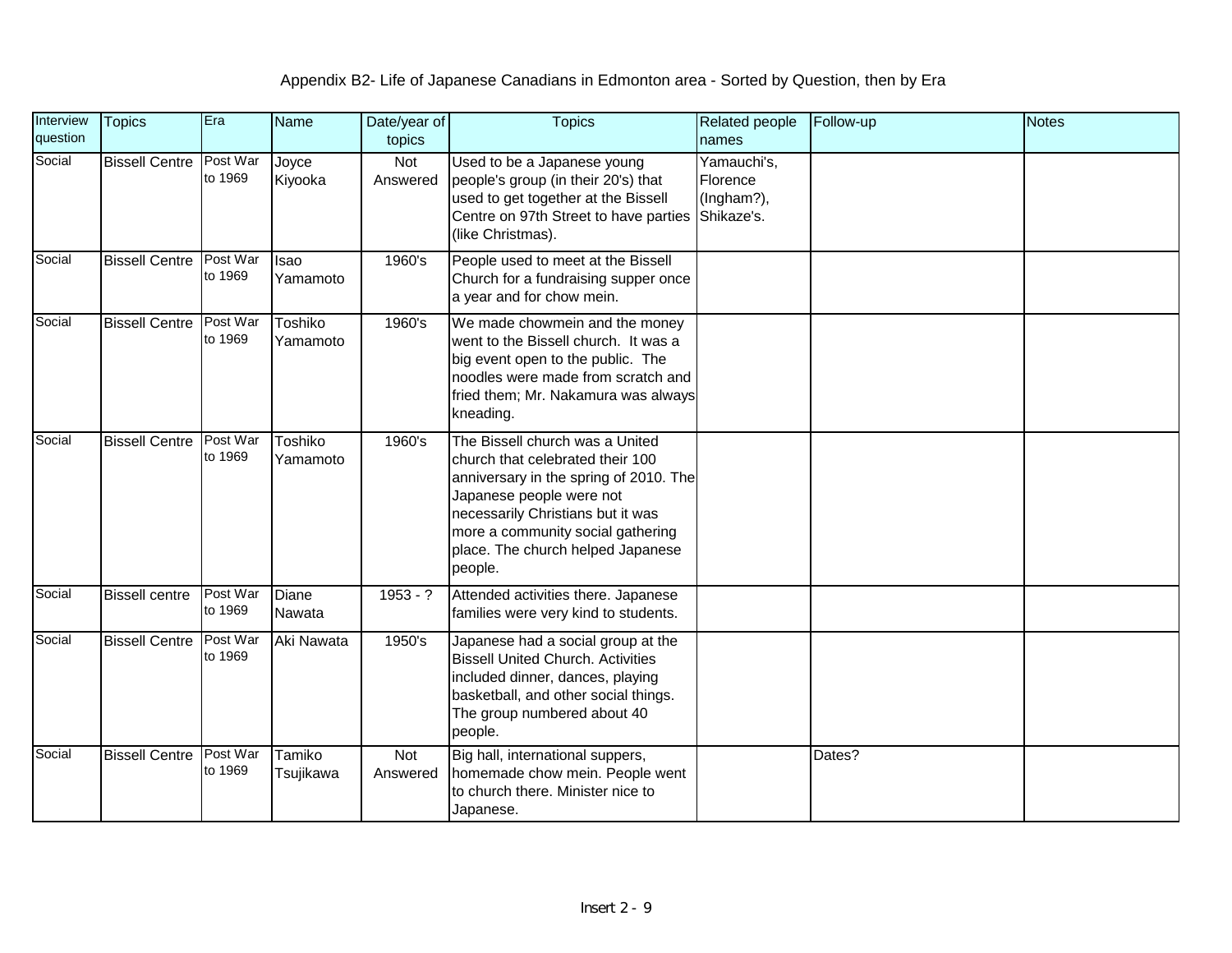| Interview<br>question | <b>Topics</b>      | Era                    | <b>Name</b>                   | Date/year of<br>topics | <b>Topics</b>                                                                                                                                                                                                 | Related people<br>names | Follow-up                                                                                                                                                                          | <b>Notes</b> |
|-----------------------|--------------------|------------------------|-------------------------------|------------------------|---------------------------------------------------------------------------------------------------------------------------------------------------------------------------------------------------------------|-------------------------|------------------------------------------------------------------------------------------------------------------------------------------------------------------------------------|--------------|
| Social                | Church             | Post War<br>to 1969    | Tsuruda,<br>Ruby              | Not<br>Answered        | Catholic church.                                                                                                                                                                                              |                         | What church, any comments on<br>being only Japanese in<br>congregation, other nationalities<br>or was that even an issue,<br>where did other Japanese go to<br>church, Which year? |              |
| Social                | Church             | Post War<br>to 1969    | Sachiko<br>Nagata             | 1960?                  | Sachiko did not attend church or<br>temple gatherings.                                                                                                                                                        |                         |                                                                                                                                                                                    |              |
| Social                | Church             | Post War<br>after 1970 | Akiko Ito                     | ? - current            | Belongs to Japanese Christian group.                                                                                                                                                                          |                         | What activities at the<br>church/group? Who were the<br>churches members?                                                                                                          |              |
| Social                | Church             | Post War<br>after 1970 | Heidi<br>Matsune              | $1975 -$               | Sunnyside Bible camp, family started<br>to go to a church. Children and Heidi<br>attended church activities.                                                                                                  |                         |                                                                                                                                                                                    |              |
| Social                | Events             | Post War<br>after 1970 | <b>Dick</b><br>Shimoda        | 1980's                 | When they came to Edmonton the<br>only event was the New Year's at the<br>Japanese Consulate.<br>The Shimoda's belonged to the<br>Japanese Church, so attended<br>events there when they came to<br>Edmonton. |                         |                                                                                                                                                                                    |              |
| Social                | Christmas<br>party | Post War<br>to 1969    | <b>Keiko Frueh</b>            | 1961                   | Attended a Christmas Party in<br>December and a picnic in July, may<br>be held at the Bissell centre.                                                                                                         |                         |                                                                                                                                                                                    |              |
| Social                | Christmas<br>party | Post War<br>to 1969    | Lucy and<br>John<br>Takahashi | Not<br>Answered        | Had Christmas gathering with over 20<br>university students at Lucy's parents<br>place. This gathering expanded to<br>Christmas parties at the Bissell<br>centre where about 100 people got<br>together.      |                         | Year of Christmas party at<br>Lucy's parent house.                                                                                                                                 |              |
| Social                | Christmas<br>party | Post War<br>to 1969    | Jim Hoyano                    | 1960s                  | community had an annual picnic and<br>Christmas party - we always went to<br>meet other community members.                                                                                                    |                         |                                                                                                                                                                                    |              |
| Social                | Christmas<br>party | Post War<br>to 1969    | Tamiko<br>Tsujikawa           | 1948                   | 1948 Japanese community Christmas<br>party at Bissell church.                                                                                                                                                 |                         |                                                                                                                                                                                    |              |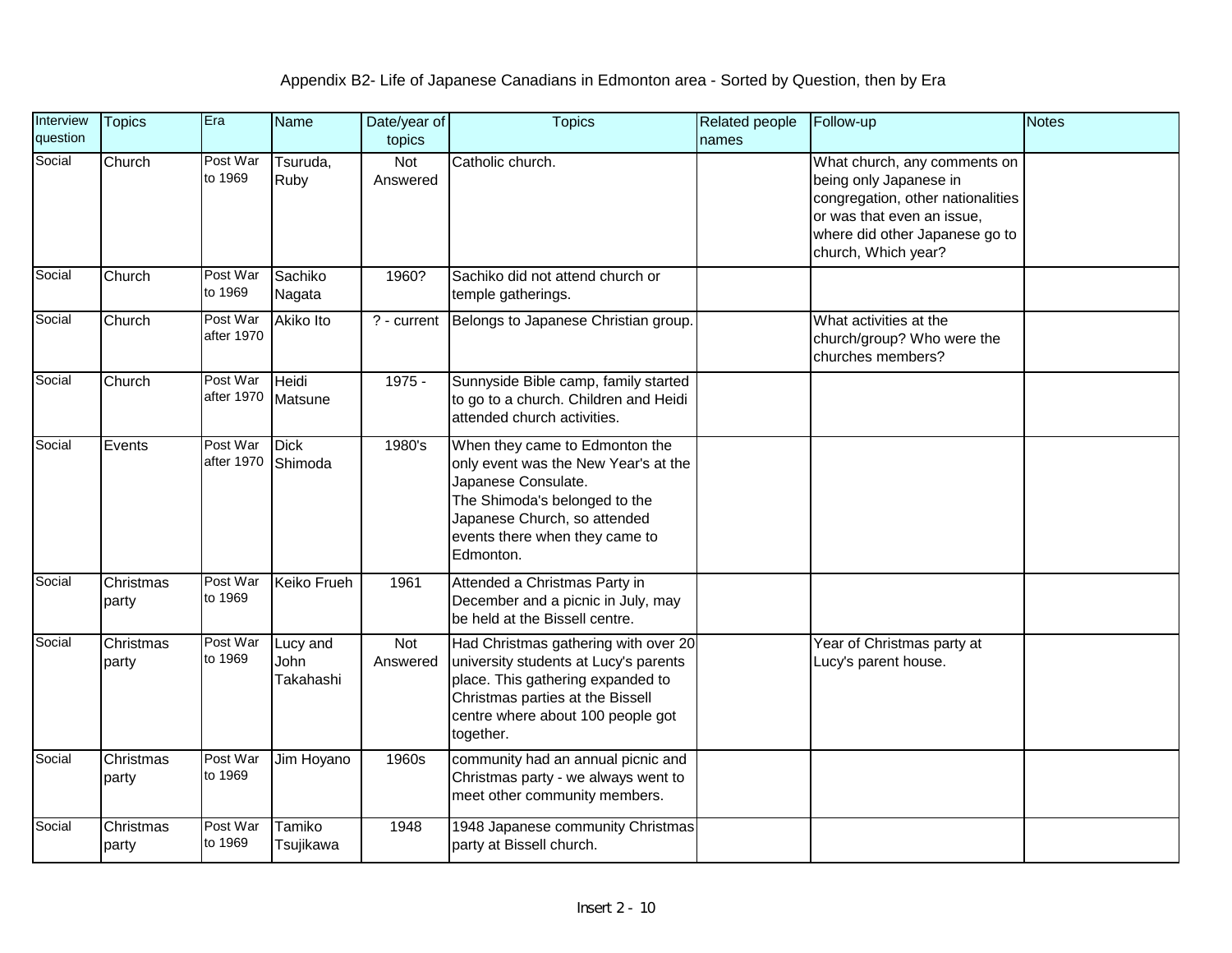| Interview<br>question | <b>Topics</b>                     | Era                    | <b>Name</b>                          | Date/year of<br>topics | <b>Topics</b>                                                                                                                         | Related people<br>names                                    | Follow-up                                     | <b>Notes</b>                                                               |
|-----------------------|-----------------------------------|------------------------|--------------------------------------|------------------------|---------------------------------------------------------------------------------------------------------------------------------------|------------------------------------------------------------|-----------------------------------------------|----------------------------------------------------------------------------|
| Social                | Christmas<br>party                | Post War<br>after 1970 | Akiko Ito                            | Not<br>Answered        | Attended the Japanese Community<br>Christmas party. Cooked turkey for<br>Christmas party for 7 years.                                 |                                                            |                                               | She cooked turkey.                                                         |
| Social                | Christmas<br>party                | Post War<br>after 1970 | Kyoko<br>Nishiwaki                   | 1980?                  | Community Christmas Party.                                                                                                            |                                                            |                                               | Attended only some<br>years.                                               |
| Social                | Chowmein<br>supper                | Post War<br>to 1969    | Lucy and<br>John<br>Takahashi        | Not<br>Answered        | Chowmein supper - held every year<br>at the United church. Usually about<br>50 Japanese including children came<br>to the gatherings. |                                                            | Year of the first Chowmein<br>supper.         |                                                                            |
| Social                | Edmontonians - Pre-war<br>pre-war |                        | Lucy and<br>John<br>Takahashi        | Not<br>Answered        | Matsuba family.                                                                                                                       | George<br>Matsuba, (nisei)<br>Walter Matsuba.              |                                               | George and Walter<br>Matsuba might know<br>about Uyehara<br>rooming house. |
| Social                | Edmontonians<br>pre-war           | Pre-war                | Lucy and<br>John<br>Takahashi        |                        | Original Edmontonians - George and<br>Tami Tsujikawa. Reg and Tiki<br>Miyashita.                                                      | George and<br>Tami Tsujikawa<br>Reg and Tiki<br>Miyashita. | Get more information from Tami<br>and Tiki.   |                                                                            |
| Social                | Edmontonians - Pre-war<br>pre-war |                        | Lucy and<br>John<br><b>Takahashi</b> | Not<br>Answered        |                                                                                                                                       | Miyagishima<br>family.                                     | Can get information from Taxi<br>Miyagishima. |                                                                            |
| Social                | Edmontonians - Pre-war<br>pre-war |                        | Lucy and<br>John<br>Takahashi        | <b>Not</b><br>Answered | Retired and living in Edmonton.                                                                                                       | Shoz (Shozo)<br>and Mitzi Yasui.                           |                                               |                                                                            |
| Social                | Edmontonians Post War<br>pre-war  | after 1970             | Lucy and<br>John<br>Takahashi        | Not<br>Answered        | Fumi Kinoshita passed away in spring Fumi Kinoshita.<br>of 2010(?), she was closed to 100<br>years old.                               |                                                            |                                               |                                                                            |
| Social                | Edmontonians Post War<br>pre-war  | after 1970             | Lucy and<br>John<br>Takahashi        | Not<br>Answered        | Higa family.                                                                                                                          | Tom and Janice<br>Higa, Sam and<br>Rick Higa.              |                                               |                                                                            |
| Social                | Picnic                            | Post War<br>to 1969    | Toshiko<br>Yamamoto                  | 1960's                 | There was a picnic once a year.                                                                                                       |                                                            |                                               |                                                                            |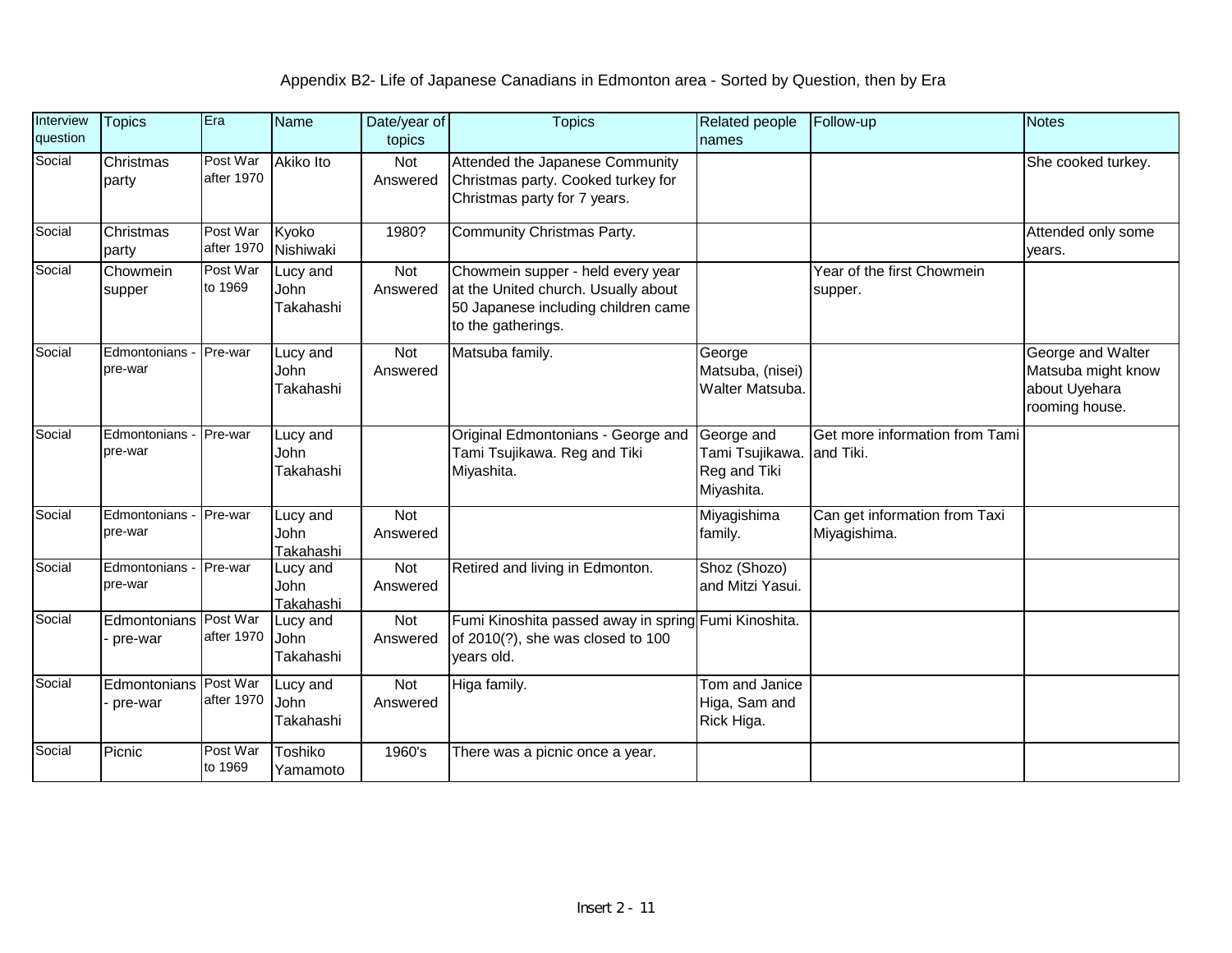| Interview<br>question | <b>Topics</b>                            | Era                    | Name                | Date/year of<br>topics | <b>Topics</b>                                                                                                                                                                                   | Related people<br>names                                                                                                                                 | Follow-up                                                                                                                              | <b>Notes</b>                                                        |
|-----------------------|------------------------------------------|------------------------|---------------------|------------------------|-------------------------------------------------------------------------------------------------------------------------------------------------------------------------------------------------|---------------------------------------------------------------------------------------------------------------------------------------------------------|----------------------------------------------------------------------------------------------------------------------------------------|---------------------------------------------------------------------|
| Social                | Picnic                                   | Post War<br>to 1969    | Jim Hoyano          | 1960s                  | community had an annual picnic and<br>Christmas party - we always went to<br>meet other community members.<br>Regular field games and races.<br>Everyone brought their own bento<br>and shared. |                                                                                                                                                         |                                                                                                                                        |                                                                     |
| Social                | Picnic                                   | Post War<br>to 1969    | Tamiko<br>Tsujikawa | Not<br>Answered        | Sugiura's staying at farm with big field<br>for Japanese picnics.                                                                                                                               |                                                                                                                                                         | Dates?                                                                                                                                 |                                                                     |
| Social                | Nisei group                              | Post War<br>after 1970 | Tsuruda,<br>Ruby    | 1970's                 | Other Nisei.                                                                                                                                                                                    |                                                                                                                                                         | Who were some Nisei friends,<br>what sorts of things did they do,<br>any activities that were strictly or<br>majority Japanese people. |                                                                     |
| Social                | <b>Other Kika</b><br><b>Nisei</b>        | Post War<br>to 1969    | Isao<br>Yamamoto    | 1950's                 | Had Kika nisei friends.                                                                                                                                                                         | Mr. Fukoshima;<br>Sachiko Nagata.                                                                                                                       |                                                                                                                                        |                                                                     |
| Social                | Edmontonians Post War<br>post war        | to 1969                | Sachiko<br>Nagata   |                        | Around 1958 She knew one family.                                                                                                                                                                | Isao Yamamoto.                                                                                                                                          |                                                                                                                                        |                                                                     |
| Social                | Edmontonians Post War<br>post war        | to 1969                | Sachiko<br>Nagata   | 1960?                  | Japanese names Sachiko<br>remembered are: Mr. & Mrs. Shimizu.<br>Dr. Taro Yoneda, Dr. Shimizu.                                                                                                  |                                                                                                                                                         |                                                                                                                                        | At early Edmonton,<br>there were about 20<br>Japanese.              |
| Social                | Edmontonians Post War<br>post war        | to 1969                | Kyoko<br>Nishiwaki  | 1969                   | Not belonged to Japanese community Mr. and Mrs.<br>and knew only one Japanese family.                                                                                                           | Matsuba.                                                                                                                                                | Are Mr. & Mrs. Matsuba.                                                                                                                |                                                                     |
| Social                | <b>Edmontonians</b> Post War<br>post war | to 1969                | <b>Keiko Frueh</b>  | 1961                   |                                                                                                                                                                                                 | Mr. Shimpo,<br>Isao Yamamoto                                                                                                                            |                                                                                                                                        |                                                                     |
| Social                | Emontonians - Post War<br>post war       | to 1969                | <b>Keiko Frueh</b>  | 1968                   |                                                                                                                                                                                                 | Nakamura,<br>Sugiura,<br>Miyagishima,<br>Nagata,<br>Matsuba,<br>Tujikawa,<br>John/Jun<br>Yamamoto,<br>Katayama,<br>Ebata,<br>Shinbashi, Bill<br>Kikuobi |                                                                                                                                        | Keiko mentioned that<br>Mrs. Uyehara had one<br>son. He died young. |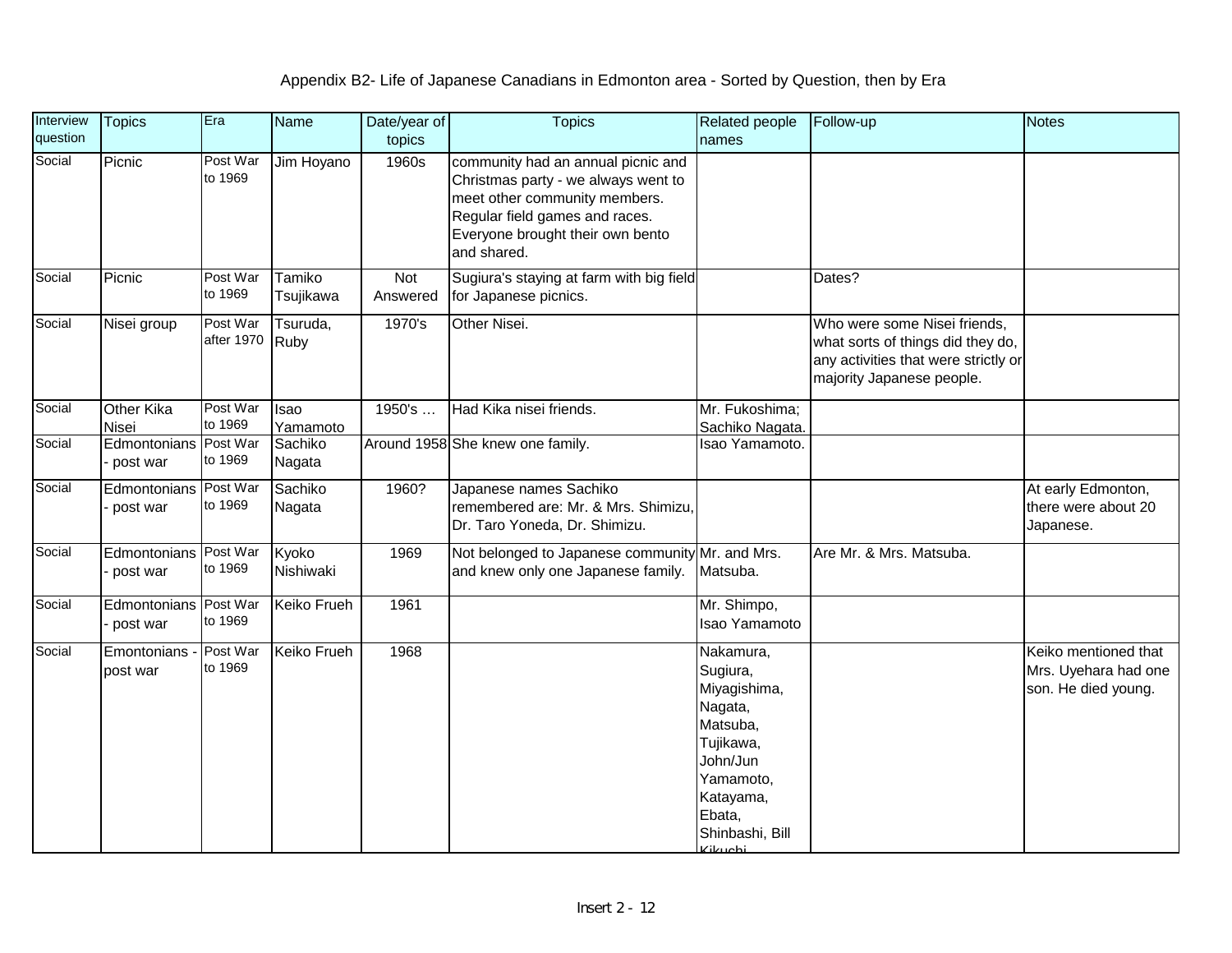| Interview<br>question | <b>Topics</b>                                   | Era                    | Name                   | Date/year of<br>topics | <b>Topics</b>                                                                                                                                                                                                          | Related people<br>names                                                                                                                              | Follow-up                                          | Notes                                |
|-----------------------|-------------------------------------------------|------------------------|------------------------|------------------------|------------------------------------------------------------------------------------------------------------------------------------------------------------------------------------------------------------------------|------------------------------------------------------------------------------------------------------------------------------------------------------|----------------------------------------------------|--------------------------------------|
| Social                | Change in<br>Japanese<br>Canadian<br>population | Post War<br>to 1969    | Joyce<br>Kiyooka       | 1960's                 | Younger immigrants started coming<br>but only saw them at the Christmas<br>party; lived all over the city.                                                                                                             |                                                                                                                                                      |                                                    |                                      |
| Social                | Edmonton<br>community                           | Post War<br>to 1969    | Isao<br>Yamamoto       | 1550's.                | Japanese Canadians came to attend<br>the university and also students from<br>Japan.                                                                                                                                   |                                                                                                                                                      |                                                    |                                      |
| Social                | Edmonton<br>community                           | Post War<br>to 1969    | Isao<br>Yamamoto       | 1950's                 | Met many Japanese people when<br>they first came to Edmonton.                                                                                                                                                          | Mr. & Mrs.<br>Shimizu, Mr. &<br>Mrs. Nakamura,<br>Mr. & Mrs.<br>Sugiura, the<br>Miyagishima's,<br>Mr. & Mrs. Bill<br>Kikuchi, Mr. &<br>Mrs. Kiyooka. |                                                    |                                      |
| Social                | Edmonton -<br>post war                          | Post War<br>to 1969    | Diane<br>Nawata        | $1953 -$               | Had a lots of friends outside of<br>Japanese Community.                                                                                                                                                                |                                                                                                                                                      |                                                    | No contact with<br>Japanese required |
| Social                | Edmontonians Post War<br>post war               | after 1970             | Akiko Ito              |                        | 1968 - 1970 Edmonton people she knew at early<br>years.                                                                                                                                                                | Hatano,<br>Machida,<br>Hiratsuka.                                                                                                                    |                                                    |                                      |
| Social                | Japanese<br>community                           | Post War<br>after 1970 | <b>Dick</b><br>Shimoda | 1980's                 | Mr. Kawashima was the leader but<br>there was no EJCA yet. We used to<br>participate in Heritage Days. Martin<br>Shukuda will know a lot.                                                                              |                                                                                                                                                      | Consider interview (by phone<br>is in Lethbridge). |                                      |
| Social                | Edmonton<br>community                           | Post War<br>after 1970 | <b>Dick</b><br>Shimoda | 1981                   | A lot of Japanese started<br>immigrating. Some with people John<br>Ito started the Japanese community<br>(association).                                                                                                | Hiratsuka,<br>Junichi &<br>Michiko<br>Kawashima.                                                                                                     |                                                    |                                      |
| Social                | Japanese<br>population in<br>Edmonton           | Post War<br>after 1970 | Isao<br>Yamamoto       | 1960's/70's            | Started seeing more Japanese in the<br>community since the immigration law<br>changed (shin-ijusha". Rented a<br>community club for the New Year's<br>party before they had a building and<br>had a picnic every year. |                                                                                                                                                      |                                                    |                                      |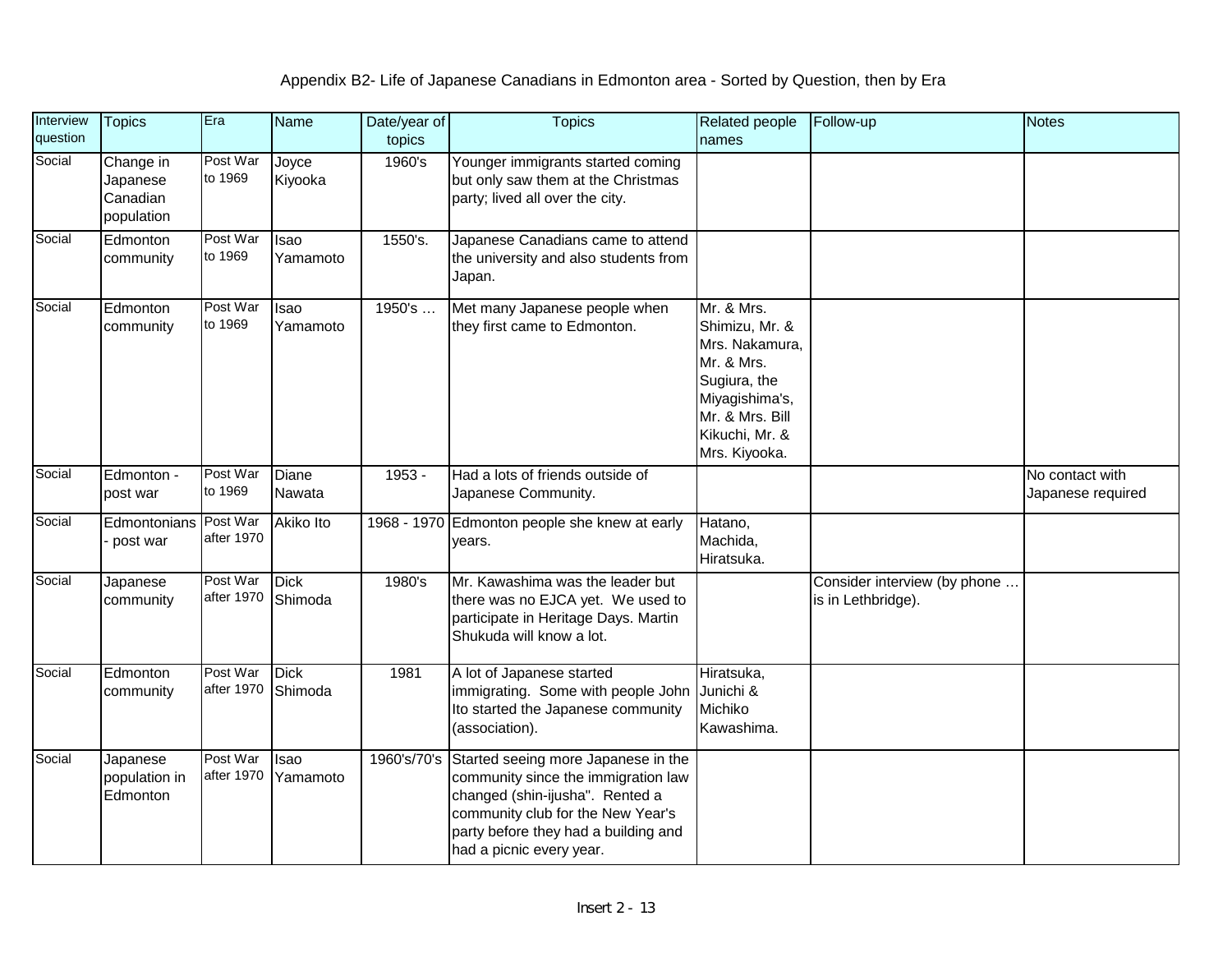| Interview<br>question | <b>Topics</b>        | Era                    | <b>Name</b>                   | Date/year of<br>topics | <b>Topics</b>                                                                                                                         | Related people<br>names | Follow-up                                                                                                                                                                                                                                             | <b>Notes</b> |
|-----------------------|----------------------|------------------------|-------------------------------|------------------------|---------------------------------------------------------------------------------------------------------------------------------------|-------------------------|-------------------------------------------------------------------------------------------------------------------------------------------------------------------------------------------------------------------------------------------------------|--------------|
| Social                | Obon dance           | Post War<br>after 1970 | <b>Akiko Ito</b>              | Not<br>Answered        | Obon dancing.                                                                                                                         | Other people?           | Which year, who organize it?<br>Who else Danced?                                                                                                                                                                                                      |              |
| Social                | Centennial<br>parade | Post War<br>after 1970 | Tsuruda,<br>Ruby              | 1977                   | Parade in centennial year.                                                                                                            |                         | Who designed, who rode, why,<br>who decorated, what were<br>decorations.                                                                                                                                                                              |              |
| Social                | Centennial<br>parade | Post War<br>after 1970 | Lucy and<br>John<br>Takahashi | 1977                   | Japanese Centennial. Joined the<br>Klondike exhibition parade. Worked<br>on it for months. Keiko Frueh's odori<br>group on the float. |                         |                                                                                                                                                                                                                                                       |              |
| Social                | Centennial<br>Parade | Post War<br>after 1970 | George<br>Tsuruda             | 1977                   | Centennial Parade.                                                                                                                    | Many EJCA<br>members.   |                                                                                                                                                                                                                                                       |              |
| Social                | <b>EJCA</b>          | Post War<br>to 1969    | Diane<br>Nawata               | 1960? -                | Aki was a president. They were<br>active at EJCA.                                                                                     |                         |                                                                                                                                                                                                                                                       |              |
| Social                | <b>EJCA</b>          | Post War<br>to 1969    | Jim Hoyano                    | 1960s                  | Got involved through meeting Mrs.<br>Shimizu and George Tsuruda.                                                                      |                         |                                                                                                                                                                                                                                                       |              |
| Social                | <b>EJCA</b>          | Post War<br>to 1969    |                               | Not<br>Answered        | Henry's mother was secretary of<br>fujinkai and kept minutes in<br>Japanese. Minutes passed on to Aiko<br>Murakami.                   | Aiko Murakami.          |                                                                                                                                                                                                                                                       |              |
| Social                | <b>EJCA</b>          | Post War<br>after 1970 | Tsuruda,<br>Ruby              | <b>Not</b><br>Answered | EJCA (husband President).                                                                                                             |                         | When was George president,<br>why 3 times, what events and<br>activities did they participate in,<br>changes in EJCA over the<br>years, Japanese Canadians vs<br>Japanese expectations of<br>EJCA, Ruby was like secretary<br>- what sorts of issues. |              |
| Social                | <b>EJCA</b>          | Post War<br>after 1970 | Kyoko<br>Nishiwaki            | $2010 -$               | Member of the EJCA Chorus Club.                                                                                                       |                         |                                                                                                                                                                                                                                                       |              |
| Social                | <b>EJCA</b>          | Post War<br>after 1970 | Kyoko<br>Nishiwaki            | <b>Not</b><br>Answered | Joined quilt exhibitions.                                                                                                             |                         | When?                                                                                                                                                                                                                                                 |              |
| Social                | <b>EJCA</b>          | Post War<br>after 1970 | Kyoko<br>Nishiwaki            | recent year            | Japanese community is growing and<br>it is nice.                                                                                      |                         |                                                                                                                                                                                                                                                       |              |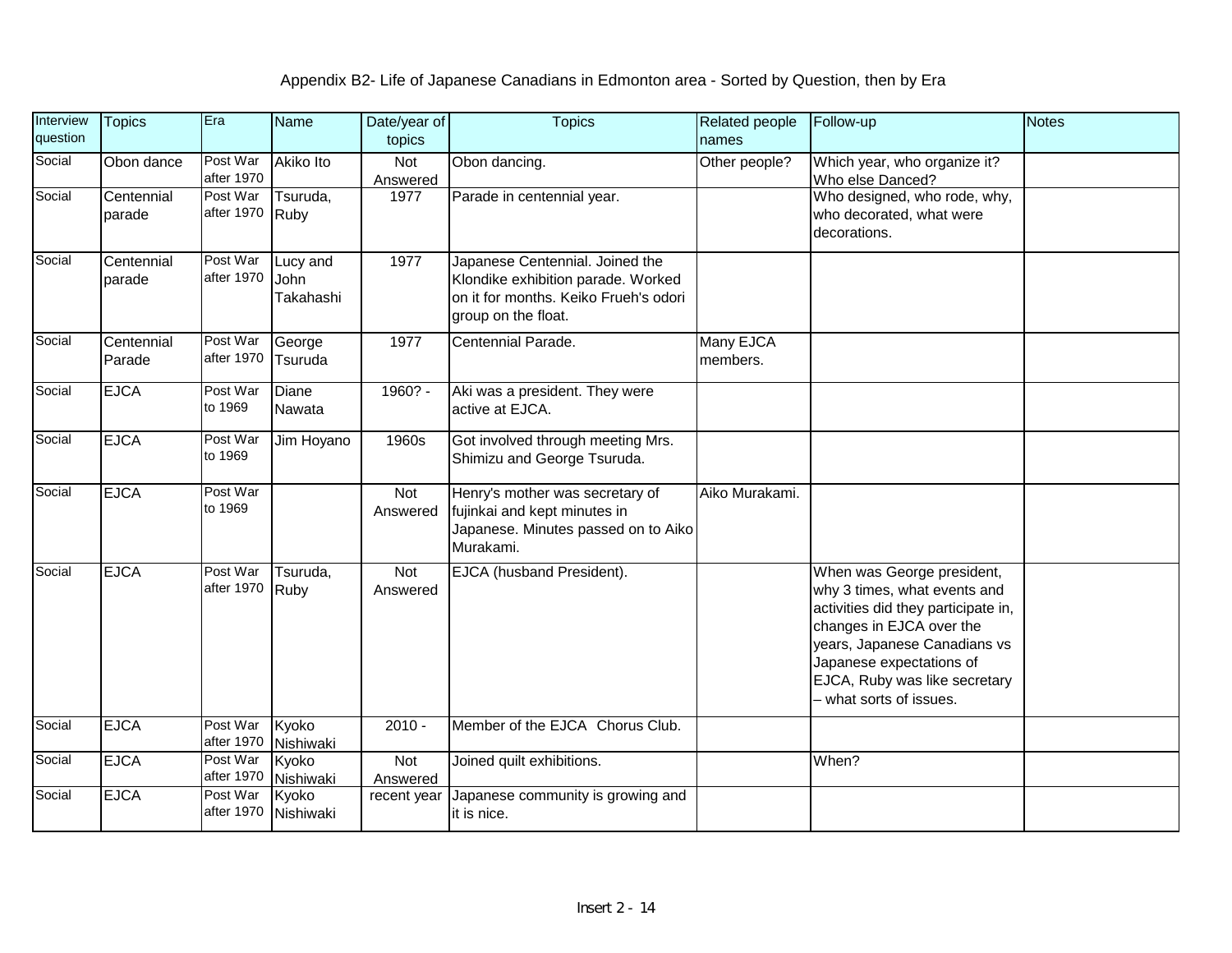| Interview<br>question | <b>Topics</b> | Era                    | <b>Name</b>                   | Date/year of<br>topics | <b>Topics</b>                                                                                                                                                                                                                              | <b>Related people</b><br>names                                                             | Follow-up | <b>Notes</b>                   |
|-----------------------|---------------|------------------------|-------------------------------|------------------------|--------------------------------------------------------------------------------------------------------------------------------------------------------------------------------------------------------------------------------------------|--------------------------------------------------------------------------------------------|-----------|--------------------------------|
| Social                | <b>EJCA</b>   | Post War<br>after 1970 | Lucy and<br>John<br>Takahashi | <b>Not</b><br>Answered | EJCA active members, Ken and<br>Midori Tanaka.                                                                                                                                                                                             | George and<br>Ruby Tsuruda,<br>Noriko and Aki<br>Fujino, Flo<br>Ingham, Bob<br>Motokado.   |           | Grace is Noriko's<br>daughter. |
| Social                | <b>EJCA</b>   | Post War<br>after 1970 | Joyce<br>Kiyooka              | 1990-                  | Mother used to go to "Japanese<br>seniors things)  karaoke, Christmas<br>parties.                                                                                                                                                          | Chizuko Kimura,<br>Tammy<br>(Tsujikawa(?),<br>Nakamuras,<br>Lucy Nishimoto<br>(Takahashi). |           |                                |
| Social                | <b>EJCA</b>   | Post War<br>after 1970 | Toshiko<br>Yamamoto           | 1980's                 | Got involved 30 years ago to make<br>chow mein and craft items. There<br>was the Heritage Festival. The<br>Japanese school and EJCA worked<br>together for fundraising.                                                                    |                                                                                            |           |                                |
| Social                | <b>EJCA</b>   | Post War<br>after 1970 | George<br>Tsuruda             | $1977 -$<br>current    | Joined EJCA and active in playing<br>curling, starting Karaoke Club,<br>President of EJCA, Building the<br>Centre.                                                                                                                         | Curling club<br>members,<br>Karaoke<br>members.                                            |           |                                |
| Social                | <b>EJCA</b>   | Post War<br>after 1970 | George<br>Tsuruda             |                        | 1990 - 1994 Arranged a rental office for get<br>together.                                                                                                                                                                                  |                                                                                            |           |                                |
| Social                | <b>EJCA</b>   | Post War<br>after 1970 | George<br>Tsuruda             |                        | 1992 - 1994 Worked as a EJCA building<br>committee. Getting fund, finding a<br>suitable locations (found the Argyll<br>Community League that was just<br>about closing down.), legal<br>arrangements, and renovated/added<br>the building. | <b>EJCA Building</b><br>committee<br>members.                                              |           |                                |
| Social                | <b>EJCA</b>   | Post War<br>after 1970 | George<br>Tsuruda             | 1994                   | Move to the new centre and official<br>opening ceremony held in September<br>1994.                                                                                                                                                         |                                                                                            |           |                                |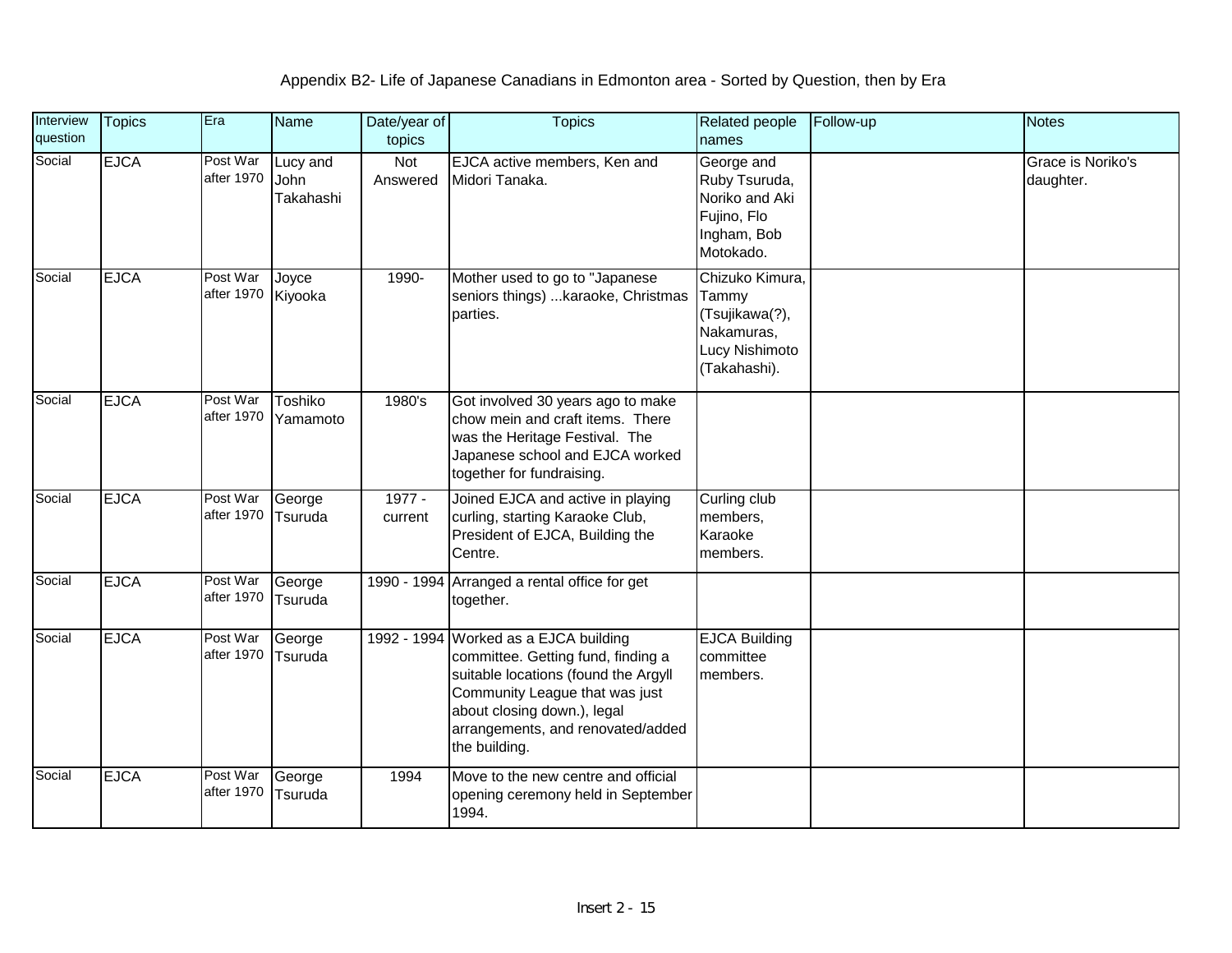| Interview<br>question | <b>Topics</b>             | Era                    | Name                | Date/year of<br>topics | <b>Topics</b>                                                                                                                                                                                                                                                                       | Related people<br>names                                                             | Follow-up | Notes |
|-----------------------|---------------------------|------------------------|---------------------|------------------------|-------------------------------------------------------------------------------------------------------------------------------------------------------------------------------------------------------------------------------------------------------------------------------------|-------------------------------------------------------------------------------------|-----------|-------|
| Social                | <b>EJCA</b>               | Post War<br>after 1970 | Yumiko<br>Hoyano    | 1978 -                 | Started typing of Moshi Moshi.                                                                                                                                                                                                                                                      | Gordon<br>Hirabayashi,<br>Lucy Takahashi,<br>Flo Shikaze,<br>Haruko<br>Hiratsuka.   |           |       |
| Social                | <b>EJCA Craft</b><br>Club | Post War<br>after 1970 | Yumiko<br>Hoyano    | 1980? -<br>1993?       | Made Japanese craft items and<br>displayed/sold at Heritage Festival,<br>Bazaar, and South gate shopping<br>centre craft day. The profits were<br>saved for a senior drop-in centre. A<br>drop-in centre was not built but the<br><b>EJCA Centre.</b>                               | Hideko Kaneda<br>and about 24<br>ladies.<br>Hubbihoca,<br>Toshiko, Mrs.<br>Shimizu. |           |       |
| Social                | <b>EJCA</b>               | Post War<br>after 1970 | Yumiko<br>Hoyano    | 2002? -<br>2006        | EJCA president, tried to activate<br>EJCA with monthly activities.                                                                                                                                                                                                                  |                                                                                     |           |       |
| Social                | <b>EJCA</b>               | Post War<br>after 1970 | Aki Nawata          | 1988-90                | Served as EJCA President 1988-<br>1990, and was a Board Member for<br>about 6 years during that time period.                                                                                                                                                                        |                                                                                     |           |       |
| Social                | <b>EJCA</b>               | Post War<br>after 1970 | Ken Tanaka          | 1988-2002              | Ken was an EJCA Board member for<br>about 6 years until 1994. He was the<br>treasurer for the building committee<br>from 1990-1994. He was the first<br>Centre Manager from the opening in<br>September 1994 to 2002.                                                               |                                                                                     |           |       |
| Social                | <b>EJCA</b>               | Post War<br>after 1970 | Daiyo<br>Sawada     | 1980-2011              | Daiyo and family first began attending<br>EJCA events such as the Christmas<br>Party and picnic in the early 1980s,<br>and gradually became more involved<br>with the community. Daiyo served on<br>the EJCA board and was a member<br>of the building committee for the<br>Centre. |                                                                                     |           |       |
| Social                | <b>EJCA Craft</b><br>club | Post War<br>after 1970 | Tamiko<br>Tsujikawa | Not<br>Answered        | used to have bazaars, Tamiko was<br>secretary for awhile.                                                                                                                                                                                                                           |                                                                                     | Dates?    |       |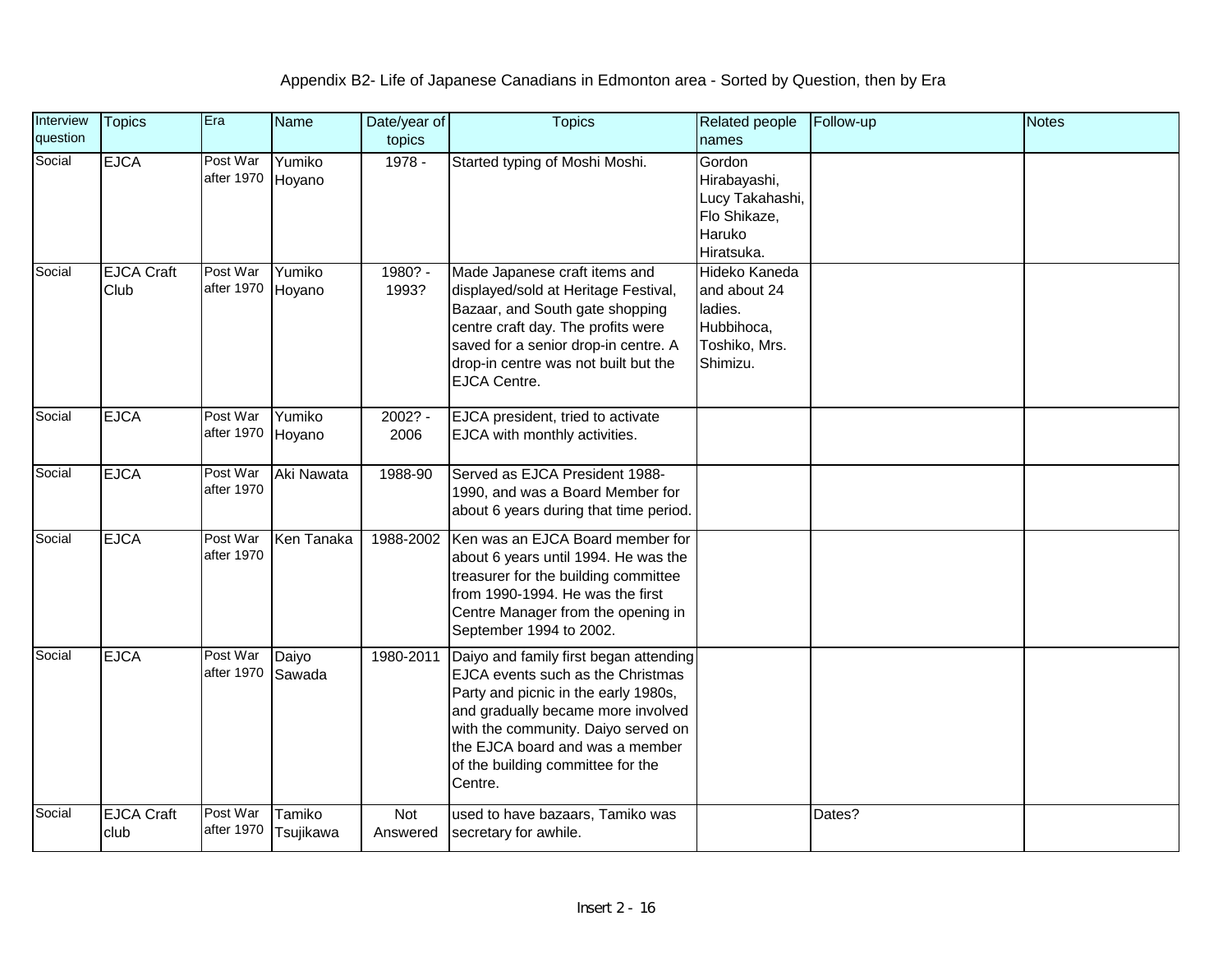| Interview<br>question | <b>Topics</b>            | Era                    | <b>Name</b>                   | Date/year of<br>topics | <b>Topics</b>                                                                                                                                                                           | Related people<br>names                                                | Follow-up                           | <b>Notes</b>                                                   |
|-----------------------|--------------------------|------------------------|-------------------------------|------------------------|-----------------------------------------------------------------------------------------------------------------------------------------------------------------------------------------|------------------------------------------------------------------------|-------------------------------------|----------------------------------------------------------------|
| Social                | EJCA social<br>events    | Post War<br>after 1970 | Tamiko<br>Tsujikawa           | Not<br>Answered        | keiro-kai. Went to Lingnans quite<br>often.                                                                                                                                             |                                                                        | Dates?                              |                                                                |
| Social                | <b>EJCA</b>              | Post War<br>after 1970 | Henry<br>Shimizu              | 1979                   | Increased funding needed for EJCA<br>so started casino - 5 people put up<br>\$5000 each as a bank bond to run<br>the casino.                                                            | Alberta<br>Shimbashi, Ben<br>Shikaze, Aki<br>Nawata, Kei<br>Miyashita. |                                     |                                                                |
| Social                | Moshi Moshi              | Post War<br>after 1970 | Lucy and<br>John<br>Takahashi | before<br>1990?        | Started Moshi Moshi.                                                                                                                                                                    | Gordon<br>Hirabayashi,<br>Lucy Takahashi<br>and Flo Shikaze.           | Which year?                         |                                                                |
| Social                | Farming<br>trainees      | Post War<br>to 1969    | Keiko Frueh                   | 1968                   | Farming trainee program started.<br>Trainees came to Lethbridge areas.<br>Many moved to Edmonton areas as<br>they received a landed immigrant<br>status after two years.                | Demachi, Oda,<br>Hayakaze,<br>Shigemitsu.                              |                                     | Many trainees moved<br>to Edmonton, refer to<br>"Tomo no Kai". |
| Social                | Heritage<br>Festival     | Post War<br>after 1970 | Tsuruda,<br>Ruby              | 1976/77 ?              | Involved in Heritage Days from start.                                                                                                                                                   |                                                                        | What did she do at the<br>Heritage? |                                                                |
| Social                | Heritage<br>Festival     | Post War<br>after 1970 | Akiko Ito                     | 1977 -<br>1980?        | Attended the Heritage Festival.                                                                                                                                                         |                                                                        | What did she do?                    |                                                                |
| Social                | Heritage<br>Festival     | Post War<br>after 1970 | Ken Tanaka                    | 1980-2000              | Helped with the Japanese Pavilion<br>during the 1980s and 1990s. Recalls<br>some of the main leaders for the<br>Heritage Festival Japanese pavilion<br>such as John Ito, John Takahashi |                                                                        |                                     |                                                                |
| Social                | Heritage<br>Festival     | Post War<br>after 1970 | <b>Henry</b><br>Shimizu       | 1977                   | Henry and Gordon Hirabayashi's<br>involvement in Nikkei Centennial<br>Festival and origins of Edmonton<br>Heritage Day Festival.                                                        | Gordon<br>Hirabayashi                                                  |                                     |                                                                |
| Social                | <b>New</b><br>Immigrants | Post War<br>to 1969    | Jim Hoyano                    | 1960s                  | we knew there weren't many<br>Japanese families in Edmonton at the<br>time".                                                                                                            |                                                                        |                                     |                                                                |
| Social                | Japanese in<br>Edmonton  | Post War<br>to 1969    | Jim Hoyano                    | 1960s                  | About 50 or 60 families.                                                                                                                                                                |                                                                        |                                     |                                                                |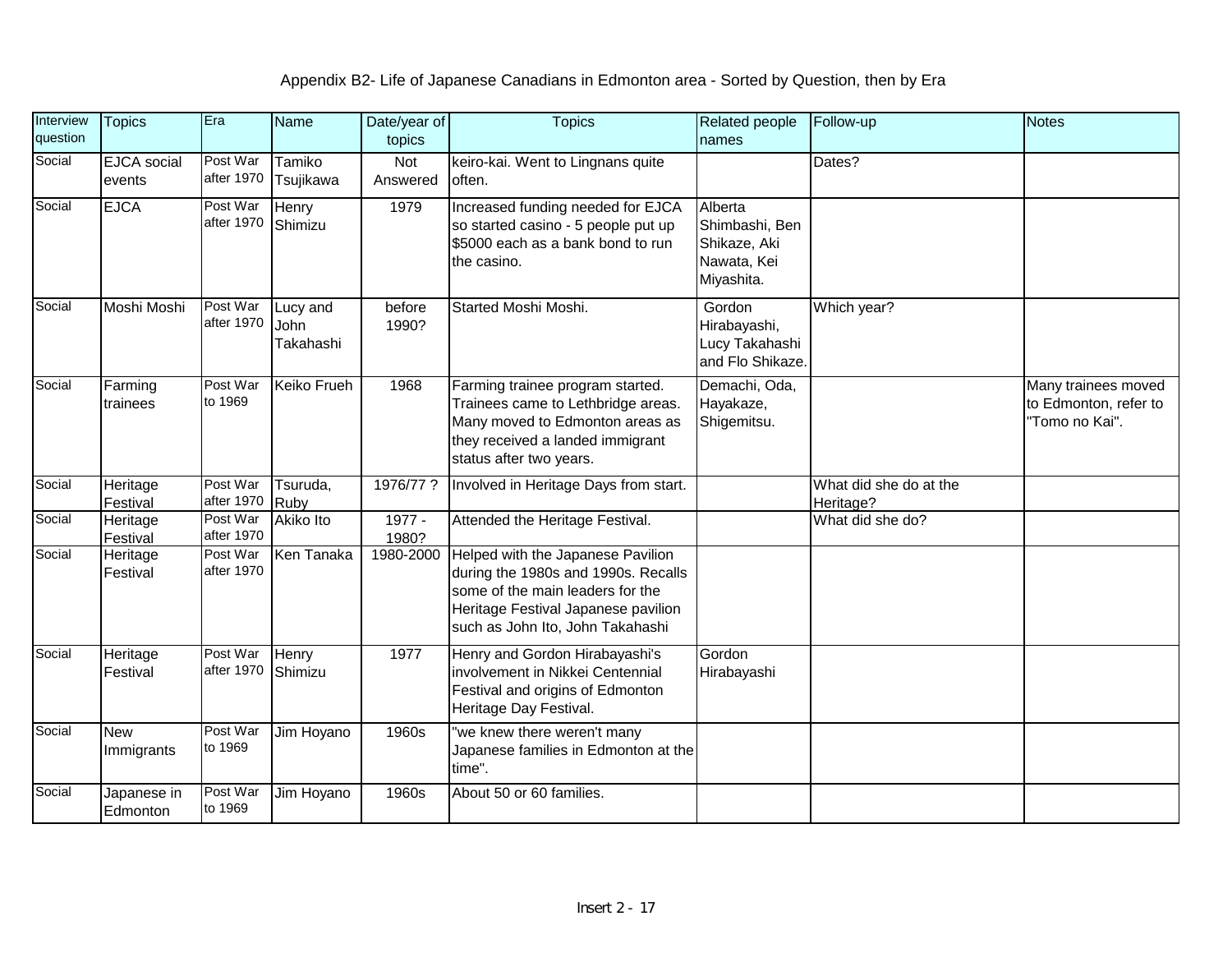| Interview<br>question | <b>Topics</b>                    | Era                    | <b>Name</b>                          | Date/year of<br>topics | <b>Topics</b>                                                                                                                                                                  | <b>Related people</b><br>names                                                                                 | Follow-up                                                                                                                   | <b>Notes</b>                                                                                  |
|-----------------------|----------------------------------|------------------------|--------------------------------------|------------------------|--------------------------------------------------------------------------------------------------------------------------------------------------------------------------------|----------------------------------------------------------------------------------------------------------------|-----------------------------------------------------------------------------------------------------------------------------|-----------------------------------------------------------------------------------------------|
| Social                | <b>New</b><br>Immigrants         | Post War<br>after 1970 | <b>Dick</b><br>Shimoda               | 1970                   | There were already a lot of<br>immigrants, especially related to<br>education like the university.                                                                             | Waida.                                                                                                         |                                                                                                                             |                                                                                               |
| Social                | <b>University</b>                | Post War<br>to 1969    | Lucy and<br>John<br><b>Takahashi</b> | Not<br>Answered        | U of A graduates.                                                                                                                                                              | Aki and Diane<br>Nawata.                                                                                       |                                                                                                                             |                                                                                               |
| Social                | Visiting Japan                   | Post War<br>after 1970 | Kyoko<br>Nishiwaki                   |                        | 1970 - 2010 Visiting Japan.                                                                                                                                                    | Relatives and<br>friend in Japan.                                                                              |                                                                                                                             | Recently, with parents<br>getting older, she visit<br>Japan more often, like<br>twice a year. |
| Social                | Japanese<br>bible study<br>group | Post War<br>after 1970 | Kyoko<br>Nishiwaki                   | Not<br>Answered        | Japanese bible study group, stopped<br>once.                                                                                                                                   | Started by<br>Hiratsuka &<br>Waida, other<br>members were<br>Akiko Ito, Pastor<br>Hatano, Pastor<br>Akutagawa. | When did the first group start<br>and stop? This group was the<br>processor of the Japanese<br>Christian Group in Edmonton? | Met every week                                                                                |
| Social                | Japanese<br>bible study<br>group | Post War<br>after 1970 | Kyoko<br>Nishiwaki                   | 2003?                  | Japanese bible study group restarted<br>about 7 years ago.                                                                                                                     | Hiratsuka,<br>Waida,<br>Tsuneda.                                                                               | When did the group restarted?                                                                                               | Each member goes to<br>own church.                                                            |
| Social                | Mrs. Shimizu                     | Post War<br>to 1969    | Jim Hoyano                           | 1960s                  | Mrs Shimizu new all Japanese in<br>Edmonton. When someone new<br>came, she invited them over and<br>introduced herself. Very involved in<br>EJCA. Met her through wife Yumiko. |                                                                                                                |                                                                                                                             |                                                                                               |
| Social                | Mrs. Shimizu                     | Post War<br>after 1970 | Kyoko<br>Nishiwaki                   |                        | 1970 - 1990 Mrs. Shimizu had leadership role in<br>the Japanese ladies.                                                                                                        | Kimiko Shimizu                                                                                                 |                                                                                                                             |                                                                                               |
| Social                | Friends and<br>relatives         | Post War<br>to 1969    | Tamiko<br>Tsujikawa                  | <b>Not</b><br>Answered | Nakamura children - Bill, Lillian,<br>Irene, Eddie, Rosie, Jeannie.                                                                                                            |                                                                                                                | Dates?                                                                                                                      |                                                                                               |
| Social                | <b>Friends and</b><br>relatives  | Post War<br>to 1969    | Tamiko<br>Tsujikawa                  | Not<br>Answered        | Mrs. Saito acquaintance. Later Mrs.<br>Kiyooka, Mrs. Yamauchi.                                                                                                                 |                                                                                                                | Dates?                                                                                                                      |                                                                                               |
| Social                | <b>Friends and</b><br>relatives  | Post War<br>to 1969    | Henry<br>Shimizu                     | Not<br>Answered        | No obvious acts of racism at<br>University of Alberta.                                                                                                                         | Eiko Iwashita,<br>Kaien Shimizu.                                                                               |                                                                                                                             |                                                                                               |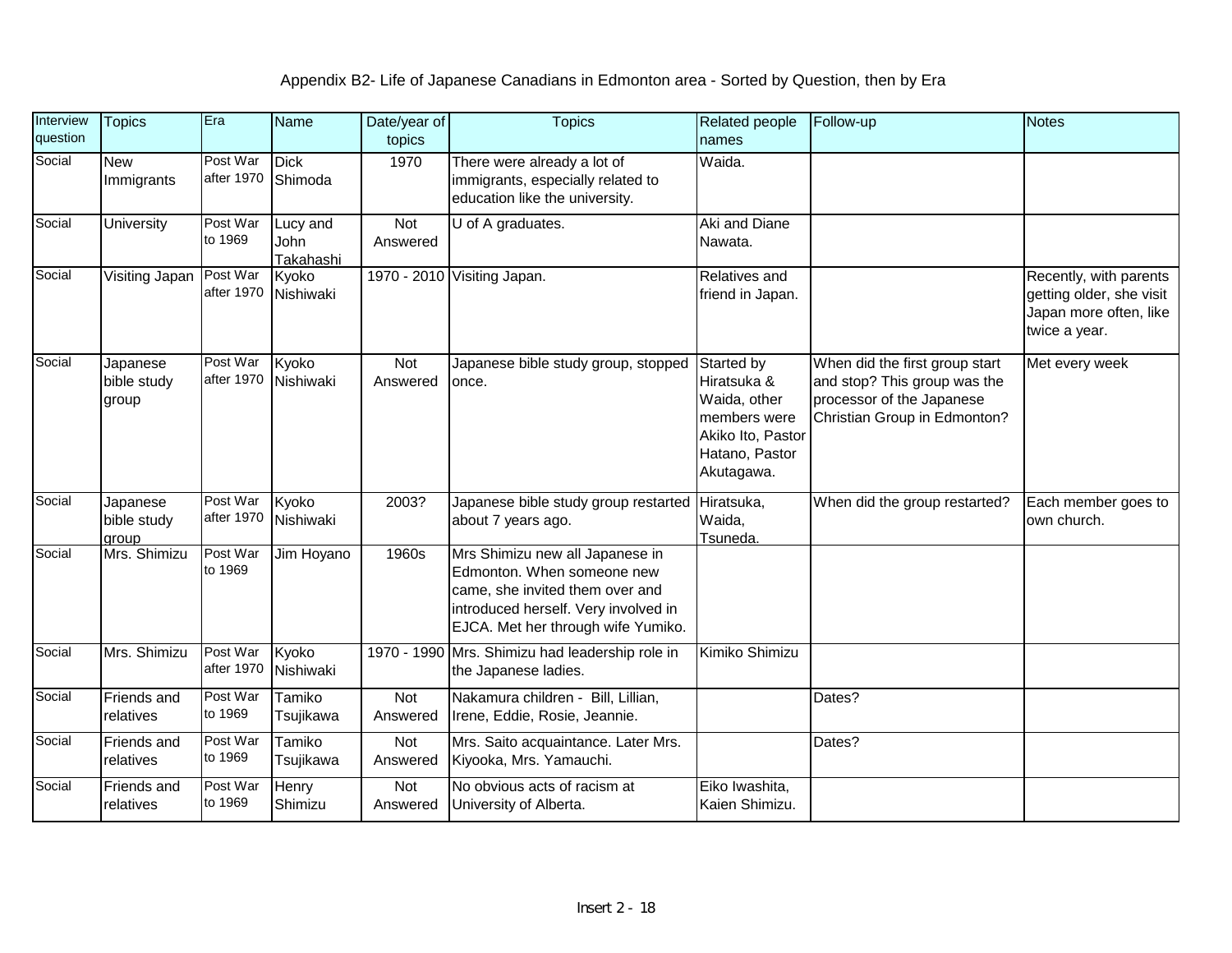| Interview<br>question | <b>Topics</b>                     | Era                    | <b>Name</b>            | Date/year of<br>topics | <b>Topics</b>                                                                                                                                                                | <b>Related people</b><br>names                                                                | Follow-up                                                                                                                                             | <b>Notes</b>                                                                        |
|-----------------------|-----------------------------------|------------------------|------------------------|------------------------|------------------------------------------------------------------------------------------------------------------------------------------------------------------------------|-----------------------------------------------------------------------------------------------|-------------------------------------------------------------------------------------------------------------------------------------------------------|-------------------------------------------------------------------------------------|
| Social                | Friends and<br>relatives          | Post War<br>after 1970 | Heidi<br>Matsune       | 1971                   | Her husband's sisters were in<br>Edmonton and visited each other<br>often. Heidi's sister graduated from<br>nursing in 1967 and in Edmonton. So,<br>they visited each other. | Sue & Jack<br>Iwabuchi<br>Own sisters                                                         |                                                                                                                                                       | Iwabuchi's son, James,<br>was four years old and<br>was a friend of Heidi's<br>son. |
| Social                | Other families<br>in Edmonton     | Post War<br>after 1970 | <b>Dick</b><br>Shimoda | $<$ 1980's             |                                                                                                                                                                              | Matsune's,<br>Shimesa (?),<br>Shukuda's,<br>lwabuchi's,<br>Toyama's.                          |                                                                                                                                                       |                                                                                     |
| Social                | Children                          | Post War<br>after 1970 | Kyoko<br>Nishiwaki     |                        | 1970 - 1990 Children's friends.                                                                                                                                              |                                                                                               |                                                                                                                                                       | <b>Mostly Canadian</b><br>friends. But Her son<br>still keeps<br>communication with |
| Social                | Home Doctors Post War             | to 1969                | <b>Keiko Frueh</b>     | 1961                   |                                                                                                                                                                              | Dr. Yoneda, Dr.<br>Kato.                                                                      |                                                                                                                                                       |                                                                                     |
| Social                | Language<br>program               | Post War<br>after 1970 | Keiko Frueh            | 1972                   | Japanese Language program started<br>at U of A.                                                                                                                              | Sonja Arntzen,<br>Dr. Jones,<br>Miyagawa, Mrs.<br>Hiratsuka, Ohta,<br>Terakura.<br>Kawashima. |                                                                                                                                                       |                                                                                     |
| Social                | Prince<br>Takamado                | Post War<br>to 1969    | Keiko Frueh            | 1967                   | Prince and Princes Takamado visited<br>Edmonton when they came to<br>Lethbridge for the opening of the<br>Japanese Garden.                                                   |                                                                                               |                                                                                                                                                       |                                                                                     |
| Social                | Prince<br>Takamado                | Post War<br>to 1969    | Jim Hoyano             | 1960s                  | Consul general's office had some<br>picnic when the opened and Prince<br>Takamodo and wife were there.                                                                       |                                                                                               |                                                                                                                                                       |                                                                                     |
| Social                | Yokohama<br>Yamate High<br>School | Post War<br>after 1970 | Keiko Frueh            | Not<br>Answered        | 6 students came here every year as<br>exchange.                                                                                                                              |                                                                                               | When the exchange started?                                                                                                                            |                                                                                     |
| Social                | Exchange<br>students              | Post War<br>after 1970 | Tsuruda,<br>Ruby       | Not<br>Answered        | Japanese exchange students in<br>Edmonton or from Edm to Japan.                                                                                                              |                                                                                               | How common, who organized,<br>culture shock for Japanese girl<br>in Canada, culture shock for<br>daughter going to Japan (maybe<br>talk to daughter). |                                                                                     |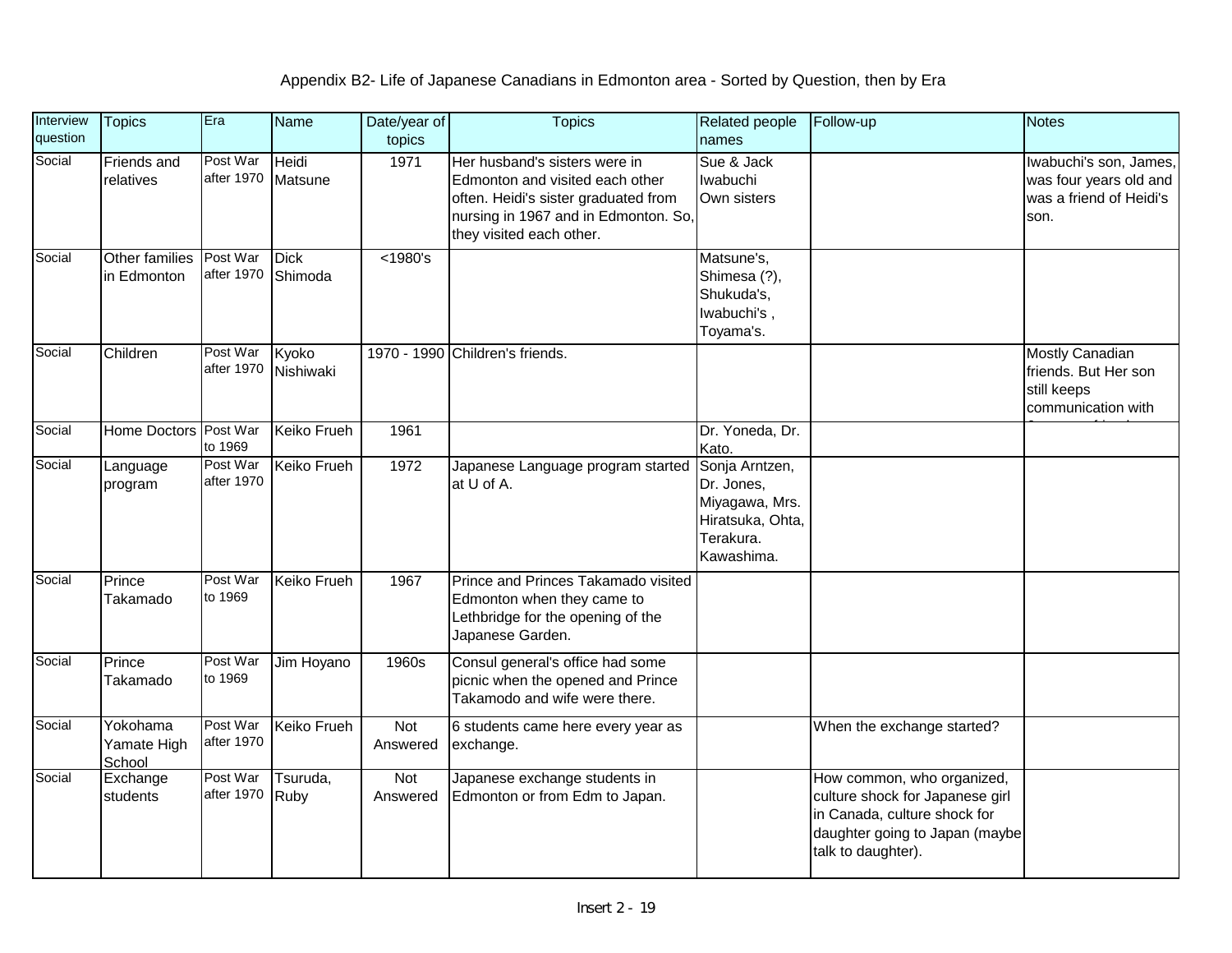| Interview<br>question | <b>Topics</b>                   | Era                    | Name                          | Date/year of<br>topics | <b>Topics</b>                                                                                                                                                                              | <b>Related people</b><br>names                                                | Follow-up                                               | <b>Notes</b>                                                                                                        |
|-----------------------|---------------------------------|------------------------|-------------------------------|------------------------|--------------------------------------------------------------------------------------------------------------------------------------------------------------------------------------------|-------------------------------------------------------------------------------|---------------------------------------------------------|---------------------------------------------------------------------------------------------------------------------|
| Social                | Odori group                     | Post War<br>after 1970 | <b>Keiko Frueh</b>            | 1970 - 1973            | Japanese Odori group was founded<br>by Keiko. Performance at the Jubilee<br>Auditorium held.                                                                                               | Keiko Frueh,<br>Kikuchi,<br>Katayama,<br>Takahashi.                           | Get the first name of dancers<br>from Keiko.            |                                                                                                                     |
| Social                | June<br>Yamamoto<br>scholarship | Post War<br>after 1970 | Lucy and<br>John<br>Takahashi | Not<br>Answered        | "June Yamamoto Scholarship".                                                                                                                                                               | June Yamamoto<br>(maiden name is<br>Hasegawa)<br>married to John<br>Yamamoto. |                                                         | Ann Yamamoto is<br>June's daughter, John<br>Yamamoto is a son.<br>Mrs. Frueh will know<br>Ann. Ann was a<br>dancer. |
| Social                | Gordon<br>Hirabayashi           | During<br>War          | Lucy and<br>John<br>Takahashi | 1942?                  | Gordon Hirabayashi went to a prison<br>as he refused to go to camp in USA.<br>He became a Sociology professor at<br>U of A. USA cancelled his criminal<br>record with apology in year (?). | Gordon<br>Hirabayashi.                                                        | Which year?                                             |                                                                                                                     |
| Socil                 | Transportation Post War         | after 1970             | <b>Akiko Ito</b>              | Not<br>Answered        | Onetime, there was a direct flight<br>between Narita and Edmonton.                                                                                                                         |                                                                               |                                                         | Check the years when<br>there were direct<br>fliabte                                                                |
| Social                | language<br>program             | Post War<br>to 1969    | Tamiko<br>Tsujikawa           | Not<br>Answered        | John Ito (famous actor) in Japanese<br>school, cute little fellow tap dancing.                                                                                                             | John Ito.                                                                     | Dates?                                                  |                                                                                                                     |
| Social                | <b>NAJC</b>                     | Post War<br>after 1970 | Yumiko<br>Hoyano              | 1998 - 2002            | Board member of NAJC.                                                                                                                                                                      |                                                                               |                                                         |                                                                                                                     |
| Social                | <b>NAJC</b>                     | Post War<br>after 1970 | Henry<br>Shimizu              | 1982                   | Talks about founding of NAJC and<br>redress.                                                                                                                                               |                                                                               |                                                         |                                                                                                                     |
| Education             | <b>MEJCS</b>                    | Post War<br>after 1970 | Kyoko<br>Nishiwaki            | $1977 - ?$             | Metro Edmonton Japanese<br>Community School.                                                                                                                                               |                                                                               | Contact Mrs. Ohki for details of<br>the school.         | Son, Akito, started<br>school in 1977, he was<br>about 7 years old.                                                 |
| Education             | <b>MEJCS</b>                    | Post War<br>after 1970 | <b>Keiko Frueh</b>            | 1977                   | Language school started.                                                                                                                                                                   | Kawashima,<br>Ohki.                                                           |                                                         |                                                                                                                     |
| Education MEJCS       |                                 | Post War<br>after 1970 | Akiko Ito                     | 1977 -<br>1990?        | Children went to the Japanese<br>Language School.                                                                                                                                          | <b>Husband John</b><br>was a president<br>in 1982(?)                          | Refer to "Metro Edmonton<br>Japanese Community School". |                                                                                                                     |
| Education             | University                      | During<br>War          | Lucy and<br>John<br>Takahashi | 1944?                  | Restriction to Japanese during the<br>war in Alberta - Lucy's sister wanted<br>to do medicine at U of A but they did<br>not allowed her to enroll.                                         |                                                                               |                                                         |                                                                                                                     |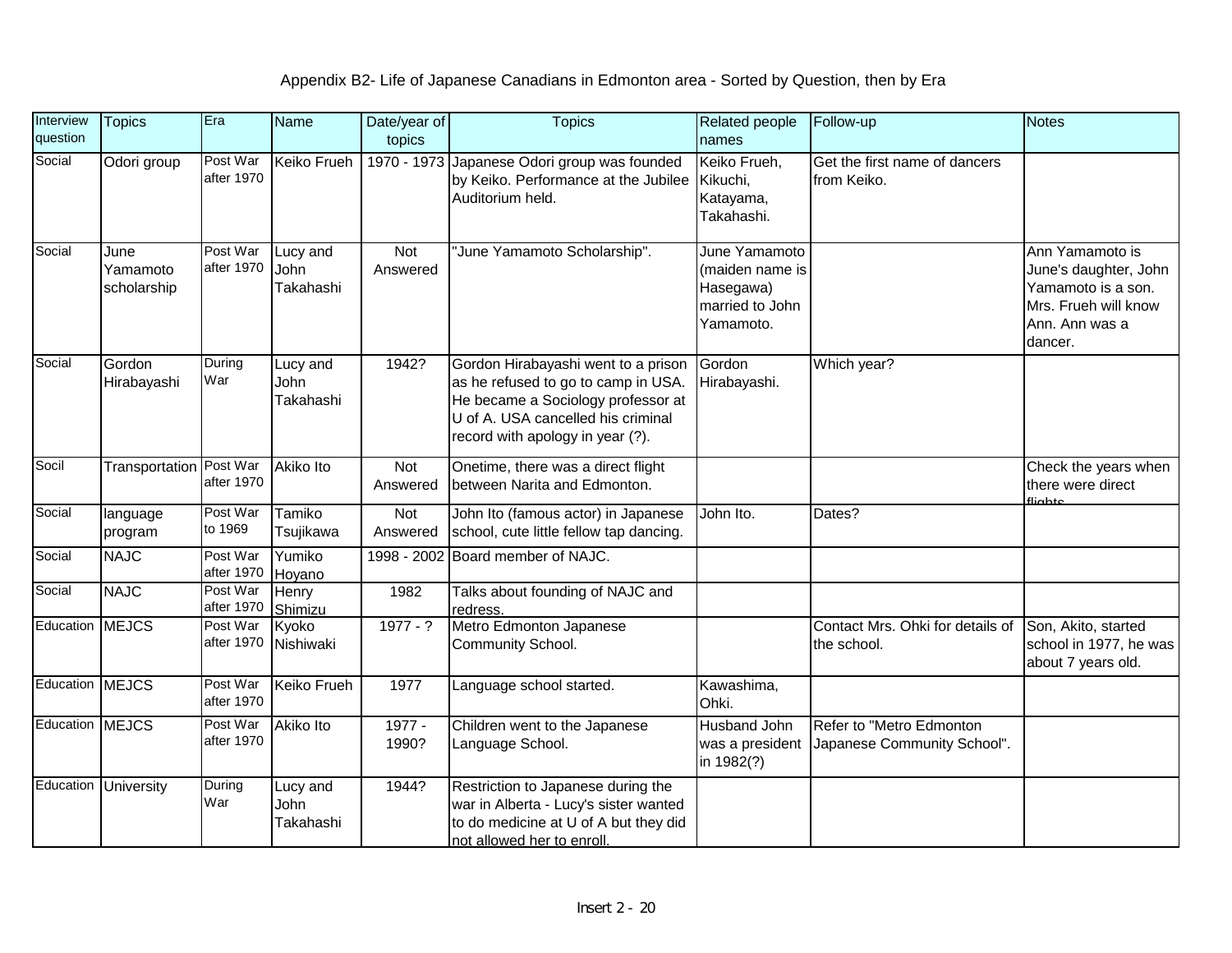| Interview | <b>Topics</b>        | Era                    | <b>Name</b>        | Date/year of    | <b>Topics</b>                                                                                                                                                                                                                                                              | <b>Related people</b> | Follow-up                                       | <b>Notes</b>                                |
|-----------|----------------------|------------------------|--------------------|-----------------|----------------------------------------------------------------------------------------------------------------------------------------------------------------------------------------------------------------------------------------------------------------------------|-----------------------|-------------------------------------------------|---------------------------------------------|
| question  |                      |                        |                    | topics          |                                                                                                                                                                                                                                                                            | names                 |                                                 |                                             |
| Education | University           | Post War<br>to 1969    | Diane<br>Nawata    | 1953            | Moved to Edmonton after finished<br>high school in Lethbridge. Completed<br>Education degree. There were not<br>many female students, most of them<br>were in Education.                                                                                                   |                       |                                                 | There were shortage of<br>teachers.         |
|           | Education University | Post War<br>to 1969    | Aki Nawata         | 1950's          | When Aki was at the U of A in the<br>early 1950s, he remembers that there<br>were about 7 or 8 Japanese, all<br>Nisei.; Shozo Yasui, Ben Shikaze,<br>Henry Shimizu, Hiro Naka, and others<br>whose names he couldn't remember.                                             |                       |                                                 |                                             |
| Education | <b>University</b>    | Post War<br>to 1969    | Daiyo<br>Sawada    | 1962-1971       | Graduated from the U of A in 1964.<br>After teaching for one year, came<br>back to U of A for a Masters degree<br>which he obtained in 1966. Became a<br>faculty member after that, getting his<br>PhD from Penn. State in 1971. After<br>that Daiyo taught at the U of A. |                       |                                                 |                                             |
|           | Education University | Post War<br>to 1969    | Jim Hoyano         | 1960s           | Came to U of A 1963 to study<br>chemistry. BA 1966, PhD 1971.                                                                                                                                                                                                              |                       |                                                 |                                             |
|           | Education University | Post War<br>after 1970 | Kyoko<br>Nishiwaki | 1970            | Returned Yoshihiro's student loan.                                                                                                                                                                                                                                         | Yoshihiro.            |                                                 | Yoshihiro's parents<br>paid the half of the |
|           | Education Education  | Pre-war                | Heidi<br>Matsune   | Not<br>Answered | In Raymond, she attended Japanese<br>Language School. After Raymond,<br>she went to Calgary for education.                                                                                                                                                                 |                       | When did she moved to Calgary<br>for education? |                                             |
|           | Education Education  | Post War<br>to 1969    | Henry<br>Shimizu   | 1946            | Henry and Grace attended Garneau<br>school.                                                                                                                                                                                                                                |                       |                                                 |                                             |
|           | Education Education  | Post War<br>to 1969    | Henry<br>Shimizu   | 1950            | Entered U of A medical school in<br>1950.                                                                                                                                                                                                                                  |                       |                                                 |                                             |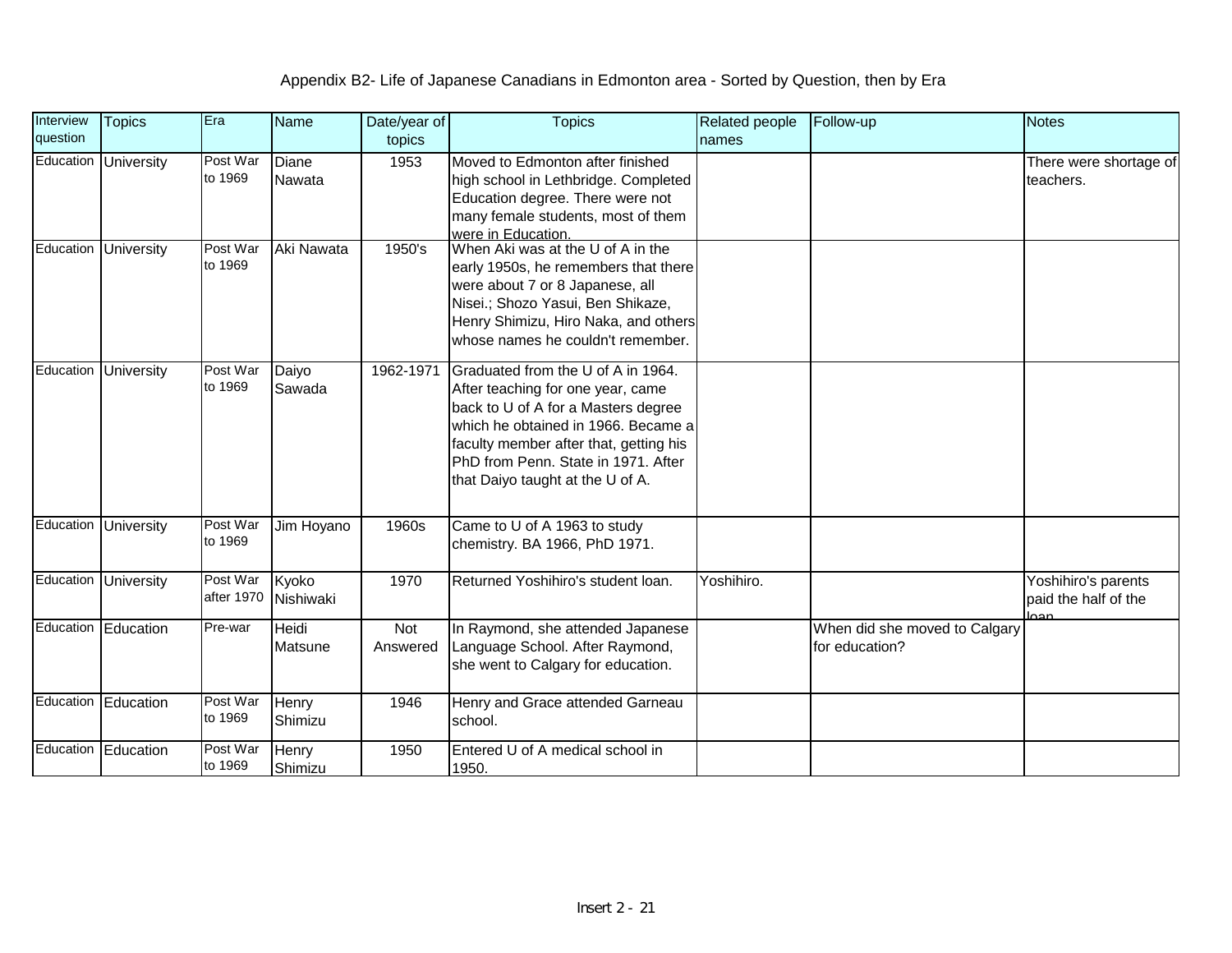| Interview<br>question | <b>Topics</b>              | Era                 | <b>Name</b>       | Date/year of<br>topics | <b>Topics</b>                                                                                                                                              | <b>Related people</b><br>names                                                                                                                                      | Follow-up                             | <b>Notes</b>                                                                            |
|-----------------------|----------------------------|---------------------|-------------------|------------------------|------------------------------------------------------------------------------------------------------------------------------------------------------------|---------------------------------------------------------------------------------------------------------------------------------------------------------------------|---------------------------------------|-----------------------------------------------------------------------------------------|
|                       | Education Education        | Post War<br>to 1969 | Henry<br>Shimizu  | 1948                   | Many Japanese Canadians (nisei)<br>came to University of Alberta.                                                                                          | Ben Shikaze,<br>Sho Yasui, Nick<br>Yoshida, Aki<br>Nawata, Henry<br>Hasegawa,<br>Alberta<br>Shimbashi, Roy<br>Tsuyuki, Yoi<br>Sugiura, Taro<br>Yoneda, Joe<br>Kato. |                                       |                                                                                         |
| Education             | Life in other<br>locations | Post War<br>to 1969 | Diane<br>Nawata   | 1949                   | Moved to Lethbridge and finished<br>high school.                                                                                                           |                                                                                                                                                                     |                                       | Diane attended 7<br>different schools.<br>There were no oriental<br>children around.    |
| Jobs                  | Work life                  | Post War<br>to 1969 | Sachiko<br>Nagata | <b>Not</b><br>Answered | Did baby sitting for two years.                                                                                                                            |                                                                                                                                                                     |                                       | She said that she was<br>not good in English,<br>who did she baby sat<br>in which year? |
| Jobs                  | Work life                  | Post War<br>to 1969 | Heidi<br>Matsune  | Not<br>Answered        | Husband worked at Silk-O-Lina,<br>Calgary and Edmonton.                                                                                                    | Sugiura.                                                                                                                                                            |                                       |                                                                                         |
| <b>Jobs</b>           | <b>Work Life</b>           | Post War<br>to 1969 | Joyce<br>Kiyooka  | Not<br>Answered        | Worked for the Alberta Government<br>and legal firm.                                                                                                       |                                                                                                                                                                     |                                       |                                                                                         |
| Jobs                  | Work life                  | Post War<br>to 1969 | George<br>Tsuruda | 1952                   | Back to Canada and joined to the Air<br>Force.                                                                                                             |                                                                                                                                                                     |                                       |                                                                                         |
| <b>Jobs</b>           | Work life                  | Post War<br>to 1969 | Diane<br>Nawata   | $1957? - ?$            | She taught at elementary school,<br>grade 2 and 3.                                                                                                         |                                                                                                                                                                     | Where and how long did she<br>taught? | Jim Hoyano was her<br>students.                                                         |
| Jobs                  | Work life                  | Post War<br>to 1969 | Tom Sando         | 1963                   | Got job with foundation company.<br>\$350 a month. Same company till<br>retirement in 1987 - forman,<br>superintendent, building foundation<br>specialist. |                                                                                                                                                                     |                                       |                                                                                         |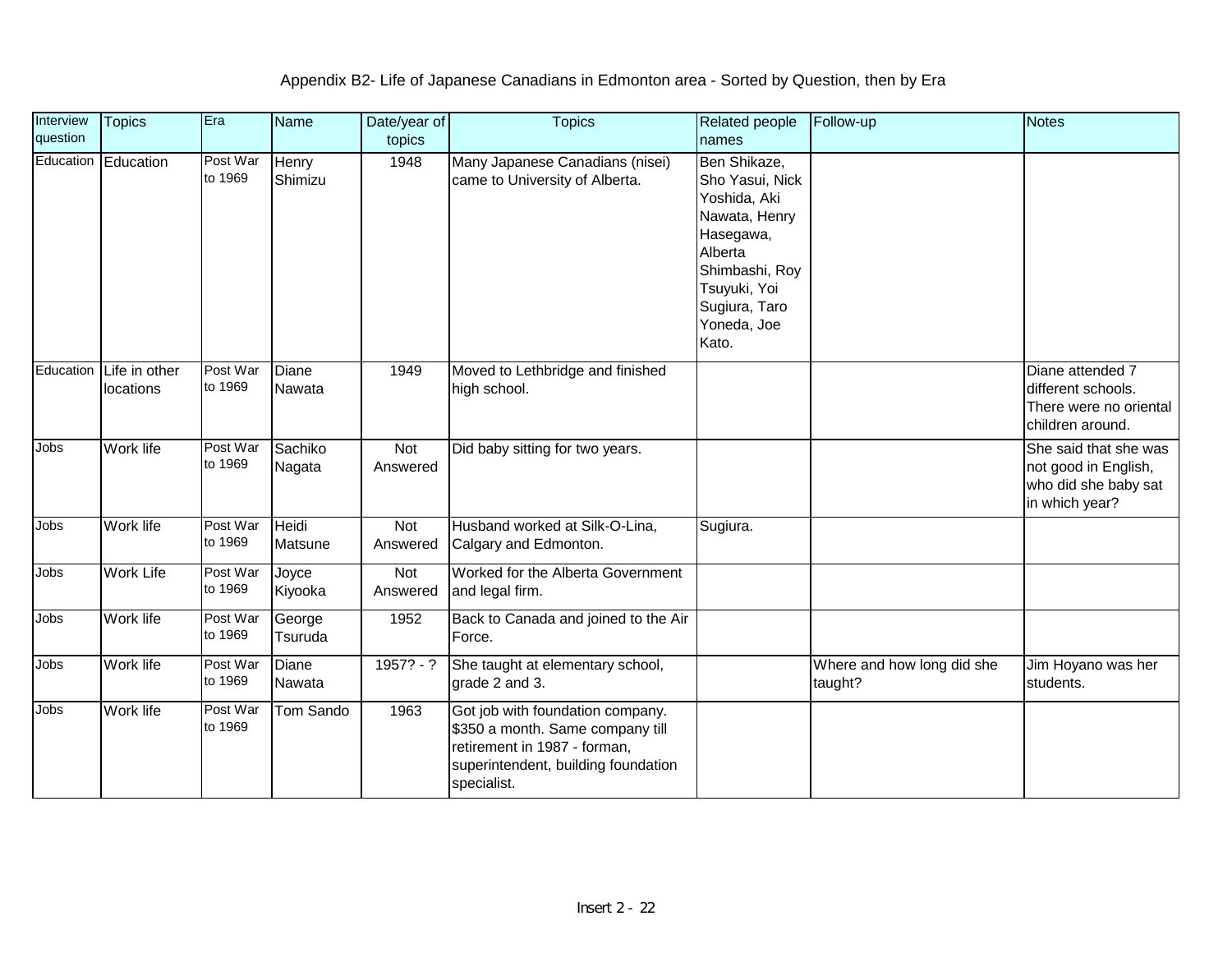| Interview<br>question | <b>Topics</b>    | Era                    | <b>Name</b>        | Date/year of<br>topics | <b>Topics</b>                                                                                                      | <b>Related people</b><br>names                      | Follow-up                                                                                                                                                                                                | <b>Notes</b>                                                                                           |
|-----------------------|------------------|------------------------|--------------------|------------------------|--------------------------------------------------------------------------------------------------------------------|-----------------------------------------------------|----------------------------------------------------------------------------------------------------------------------------------------------------------------------------------------------------------|--------------------------------------------------------------------------------------------------------|
| <b>Jobs</b>           | Work life        | Post War<br>after 1970 | Tsuruda,<br>Ruby   |                        | 1973 - 1992 Working for ATCO Canadian<br>Utilities).                                                               |                                                     | Wage, working conditions,<br>social life in company (she<br>mentions sukiyaki parties in<br>Japanese company), other<br>Japanese, how she got the job,<br>how long she worked there in<br>which year(s). |                                                                                                        |
| Jobs                  | Work life        | Post War<br>after 1970 | Kyoko<br>Nishiwaki | ? - present            | Teaching piano to children as private<br>lessons.                                                                  |                                                     | Which year did she start a<br>private piano lesson?                                                                                                                                                      | Currently, all students<br>are Canadians.                                                              |
| Jobs                  | Work life        | Post War<br>after 1970 | Heidi<br>Matsune   | 1975?                  | Heidi had a part time job when the<br>youngest son was Grade two.                                                  |                                                     | What kind of part time job she<br>did? How long?                                                                                                                                                         |                                                                                                        |
| Jobs                  | Work life        | Post War<br>after 1970 | George<br>Tsuruda  | 1972                   | Transferred to Edmonton, Aerospace Ruby worked for<br>engineer.                                                    | ATCO 1972 -<br>1992.                                |                                                                                                                                                                                                          |                                                                                                        |
| Jobs                  | Work life        | Post War<br>after 1970 | George<br>Tsuruda  | 1984                   | Retired from the Air Force.                                                                                        |                                                     |                                                                                                                                                                                                          |                                                                                                        |
| Jobs                  | Work life        | Post War<br>after 1970 | Yumiko<br>Hoyano   | 1978                   | Went to Stanford and UBC, then<br>came back to Edmonton in 1978.<br>Worked as a post-doc research<br>associate.    | Mrs. Shimizu,<br>Mrs. Kiyooka,<br>Mrs. Matsuba.     |                                                                                                                                                                                                          |                                                                                                        |
| Jobs                  | <b>Work Life</b> | Post War<br>after 1970 | Ken Tanaka         | 1963-1994              | Worked for AGT (now Telus) for 31<br>years, retiring in 1994.                                                      |                                                     |                                                                                                                                                                                                          |                                                                                                        |
| Jobs                  | Work life        | Post War<br>after 1970 | Jim Hoyano         | 1970s                  | left Edmonton in 1971 - to California,<br>then Vancouver, then London, ON.<br>Came back in 1978 to work at U of A. |                                                     |                                                                                                                                                                                                          |                                                                                                        |
| Jobs                  | Work life        | Post War<br>after 1970 | <b>Tom Sando</b>   | Not<br>Answered        | Came to Edmonton from Winnipeg<br>for foundation specialist job. Last job<br>at Canada Place - foundations.        |                                                     | Dates?                                                                                                                                                                                                   |                                                                                                        |
| Jobs                  | <b>MEJCS</b>     | Post War<br>after 1970 | Kyoko<br>Nishiwaki |                        | 1980 - 1993 Taught at the language school.                                                                         | Mrs. Waida,<br>Ohki, Inoue,<br>Young,<br>Hiratsuka. |                                                                                                                                                                                                          | Kyoko enjoyed the<br>teaching at the school:<br>Undo-kai, Hinamatsuri,<br>Kodomono-hi, book<br>reading |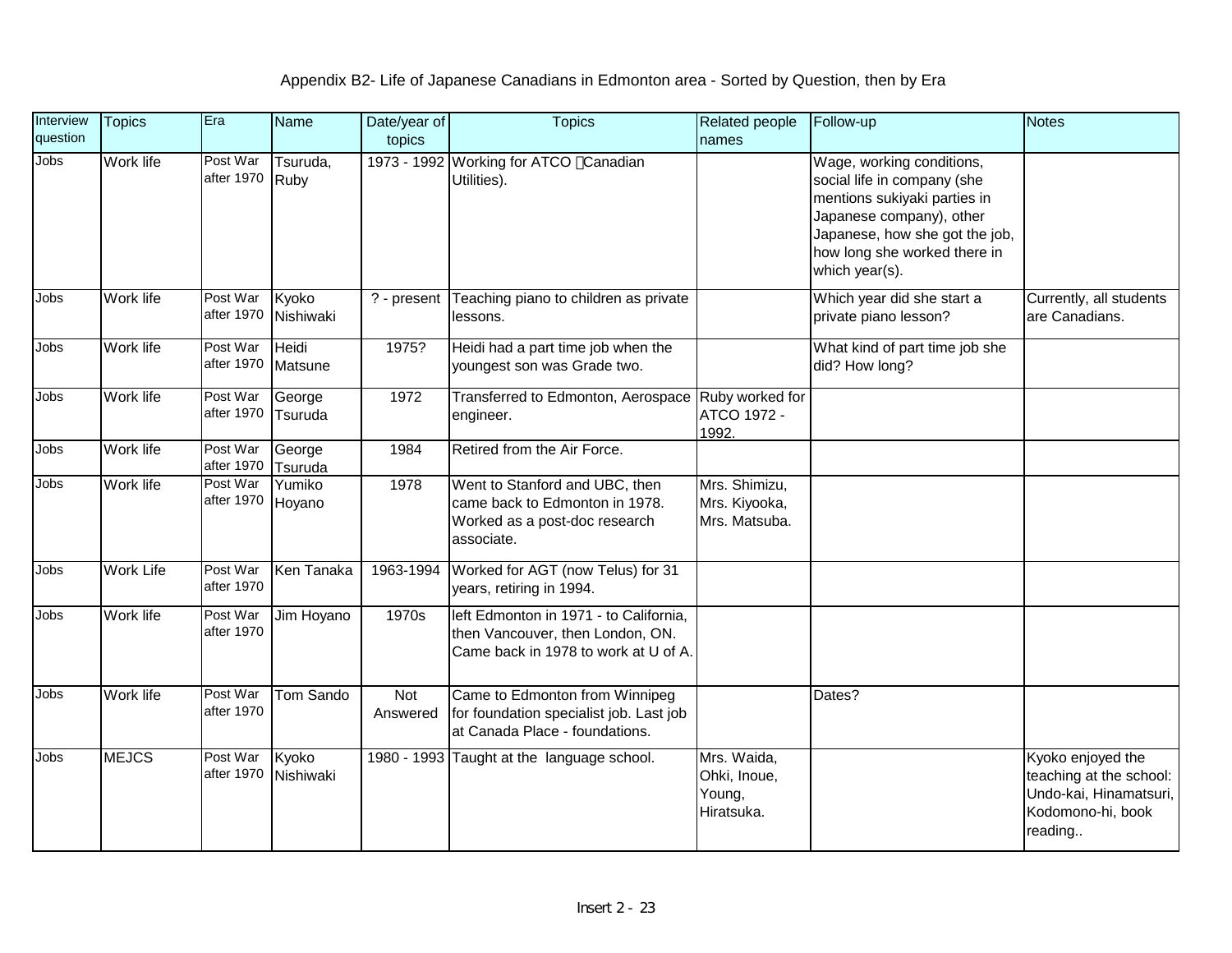| Interview<br>question | <b>Topics</b>                    | Era                    | <b>Name</b>                   | Date/year of<br>topics | <b>Topics</b>                                                                                                                                                | Related people<br>names                                   | Follow-up | <b>Notes</b> |
|-----------------------|----------------------------------|------------------------|-------------------------------|------------------------|--------------------------------------------------------------------------------------------------------------------------------------------------------------|-----------------------------------------------------------|-----------|--------------|
| Language              | Language<br>School               | Post War<br>after 1970 | Toshiko<br>Yamamoto           | 1980's                 | one daughter went for less than 2<br>years; was hard because she didn't<br>speak it.                                                                         |                                                           |           |              |
| Language              | Language<br>School               | Post War<br>after 1970 | Isao<br>Yamamoto              | 1980's                 | It was not a necessity since had all<br>English speaking friends.                                                                                            |                                                           |           |              |
| Language              | <b>MEJCS</b>                     | Post War<br>after 1970 | Yumiko<br>Hoyano              | 1980?                  | Daughter went to the language<br>school for a short period.                                                                                                  |                                                           |           |              |
| Language              | Japanese<br>school               | Pre-war                | Aki Nawata                    | 1937-42?               | Aki went to Japanese school in<br>Vancouver before the war - classes<br>were held after regular school hours.<br>Meiwa Gakuen was the name of the<br>school. |                                                           |           |              |
| Language              | Language<br>program              | Post War<br>to 1969    | Jim Hoyano                    | 1950s                  | learned some Japanese language in<br>Coaldale when young.                                                                                                    |                                                           |           |              |
| Language              | Language                         | Pre-war                | Joyce<br>Kiyooka              | 1930 -                 | Parents spoke Japanese and mom<br>taught Joyce "broken Japanese".<br>Joyce still speaks a little Japanese<br>but understands more.                           |                                                           |           |              |
| <b>Business</b>       | Grandma<br>Uvehara               | Post War<br>to 1969    | Henry<br>Shimizu              | Not<br>Answered        | Uyehara barber shop and rooming<br>house.                                                                                                                    |                                                           |           |              |
| <b>Business</b>       | <b>Barber</b> shop               | Pre-war                | Lucy and<br>John<br>Takahashi | Not<br>Answered        | Barber shop.                                                                                                                                                 | Sugizo<br>Nakamura,<br>Hanako<br>Nakamura, Mrs.<br>Saito. |           |              |
| <b>Business</b>       | Barber shop                      | Pre-war                | Henry<br>Shimizu              | Not<br>Answered        | Nakamura barbershop.                                                                                                                                         | George<br>Nakamura.                                       |           |              |
| <b>Business</b>       | Barber shop                      | Post War<br>to 1969    | Tamiko<br>Tsujikawa           | late 40s               | Younger Mrs. Uyehara was a barber<br>and had a shop. Also a rooming<br>house with her husband.                                                               | Mrs. Uyehara.                                             |           |              |
| <b>Business</b>       | Early<br>Japanese in<br>Edmonton | Post War<br>after 1970 | <b>Dick</b><br>Shimoda        | 1981                   | Sugiura was one of the first because<br>he was the one who used to order a<br>lot of Japanese food then distribute it.<br>Probably before the war.           |                                                           |           |              |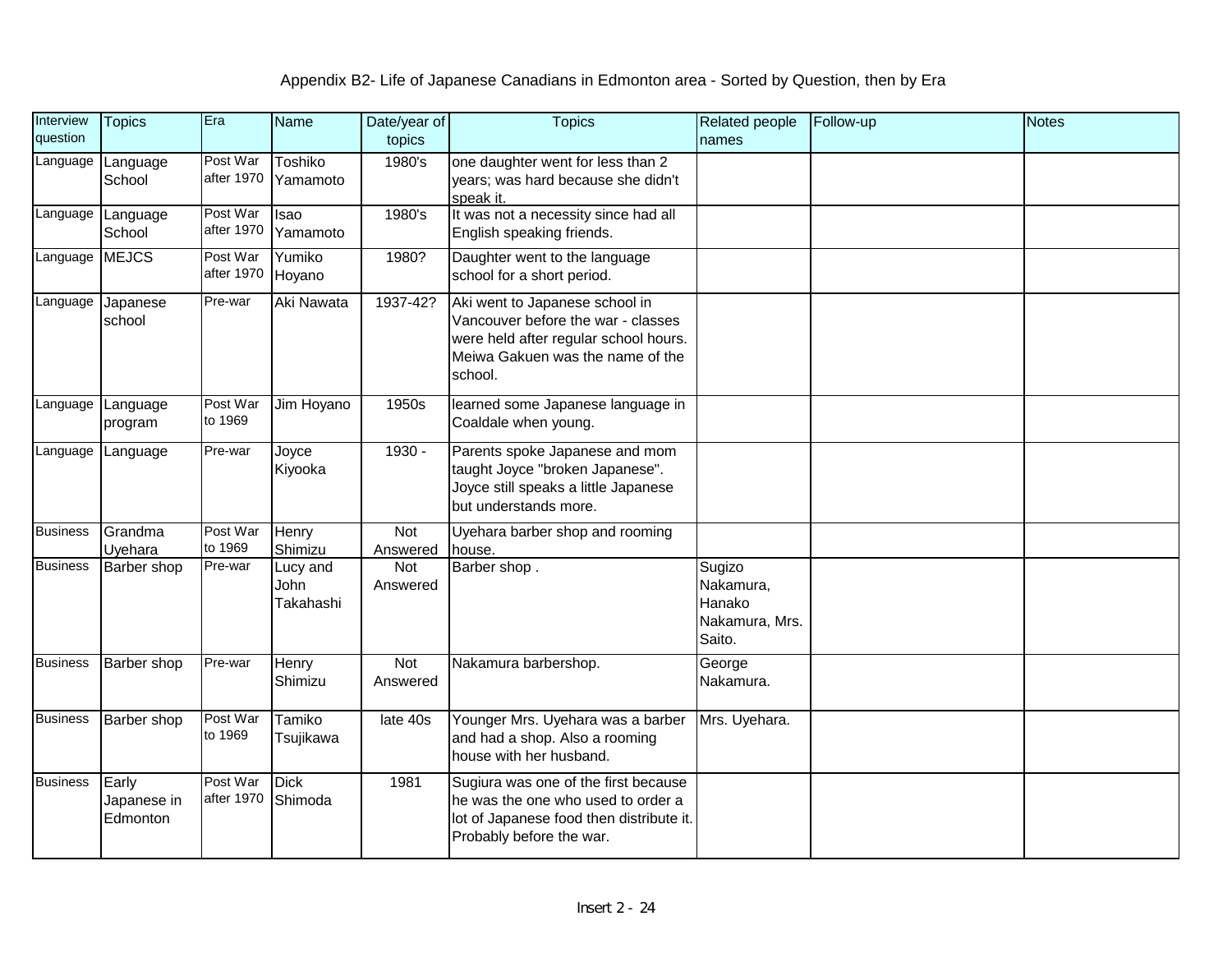| Interview<br>question | <b>Topics</b>                     | Era                    | <b>Name</b>                             | Date/year of<br>topics | <b>Topics</b>                                                                                                                                                                                                            | Related people<br>names                                                                      | Follow-up                                   | <b>Notes</b>                                                                          |
|-----------------------|-----------------------------------|------------------------|-----------------------------------------|------------------------|--------------------------------------------------------------------------------------------------------------------------------------------------------------------------------------------------------------------------|----------------------------------------------------------------------------------------------|---------------------------------------------|---------------------------------------------------------------------------------------|
| <b>Business</b>       | Work life                         | Post War<br>to 1969    | Lucy and<br>John<br>Takahashi           | Not<br>Answered        | Chick-sexing business (George,<br>Reg, and George Matsuba), went to<br>Japan and learn technique.                                                                                                                        | George, Reg,<br>and George<br>Matsuba.                                                       | Get more information from Tami<br>and Tiki. |                                                                                       |
| <b>Business</b>       | Work life                         | Post War<br>to 1969    | Lucy and<br>John<br>Takahashi           | Not<br>Answered        | Ike was a chauffeur for a family.                                                                                                                                                                                        | Ike and Betty<br>Ebata, both<br>deceased.                                                    |                                             | Their daughter Donna<br>is in Abbotsford.                                             |
| <b>Business</b>       | Work life                         | Post War<br>after 1970 | Lucy and<br>John<br>Takahashi           | Not<br>Answered        | Iwabuchi's : I & S Produce (food<br>wholesale company).                                                                                                                                                                  | Jack, Bill, Bob<br>Iwabuchi, Mush<br>and Betty<br>Kadonaga.                                  |                                             | Jack's wife is Sue Ito.<br>Bill's wife is Sophie Ito<br>(sisters)                     |
| <b>Business</b>       | Edmonton<br><b>Businesses</b>     | Post War<br>to 1969    | Isao<br>Yamamoto                        | Not<br>Answered        | Mrs. Uyehara's boarding house; Mr.<br>Sugizo had a barber shop, Mr. Inouye<br>had a clothing store, fabric called Silk-<br>lina, then son (Tak/ Takushi? Came<br>from Vancouver.                                         |                                                                                              |                                             |                                                                                       |
| <b>Business</b>       | Edmontonians Post War<br>post war | after 1970             | Kyoko<br>Nishiwaki                      |                        | 1970 - 1980 Number of immigrants, researchers<br>(post doc), and Japanese company<br>employees from Japan increased.                                                                                                     | Companies:<br>Hitachi, Taiho<br>Pharmasuitical,<br>Bridgestone,<br>Sankyo<br>Pharmasuitical. |                                             | At the language<br>school, about 3 out of<br>7 were children of<br>people from Japan. |
| <b>Business</b>       | <b>EJCA</b>                       | Post War<br>to 1969    | Isao<br>Yamamoto<br>Toshiko<br>Yamamoto | 1960's                 | Mr. Kikuchi was a Nisei and<br>president; Mr. Katayama was<br>president too. A number of<br>professionals: Henry Shimizu went<br>into medicine and Katayama-san's<br>son was a doctor, Shikaze san was<br>an accountant. |                                                                                              |                                             |                                                                                       |
| <b>Business</b>       | <b>New</b><br>Immigrants          | Post War<br>after 1970 | <b>Akiko Ito</b>                        | <b>After 1969</b>      | New immigrants - dental technicians, Names?<br>chemists, researchers, etc.                                                                                                                                               |                                                                                              |                                             |                                                                                       |
| <b>Business</b>       | <b>University</b>                 | Post War<br>after 1970 | Akiko Ito                               | 1970 - 1980            | Many Japanese people were working Names?<br>at the University in 1970 - 1980.                                                                                                                                            |                                                                                              |                                             |                                                                                       |
| <b>Business</b>       | University                        | Post War<br>after 1970 | <b>Keiko Frueh</b>                      | 1970?                  | Japanese professors and<br>researchers started to come to U of<br>A. Many post-doc were at U of A.                                                                                                                       | Fujinaga,<br>Masamune,<br>Takahashi,<br>Umezawa,<br><b>Hiruki</b>                            |                                             |                                                                                       |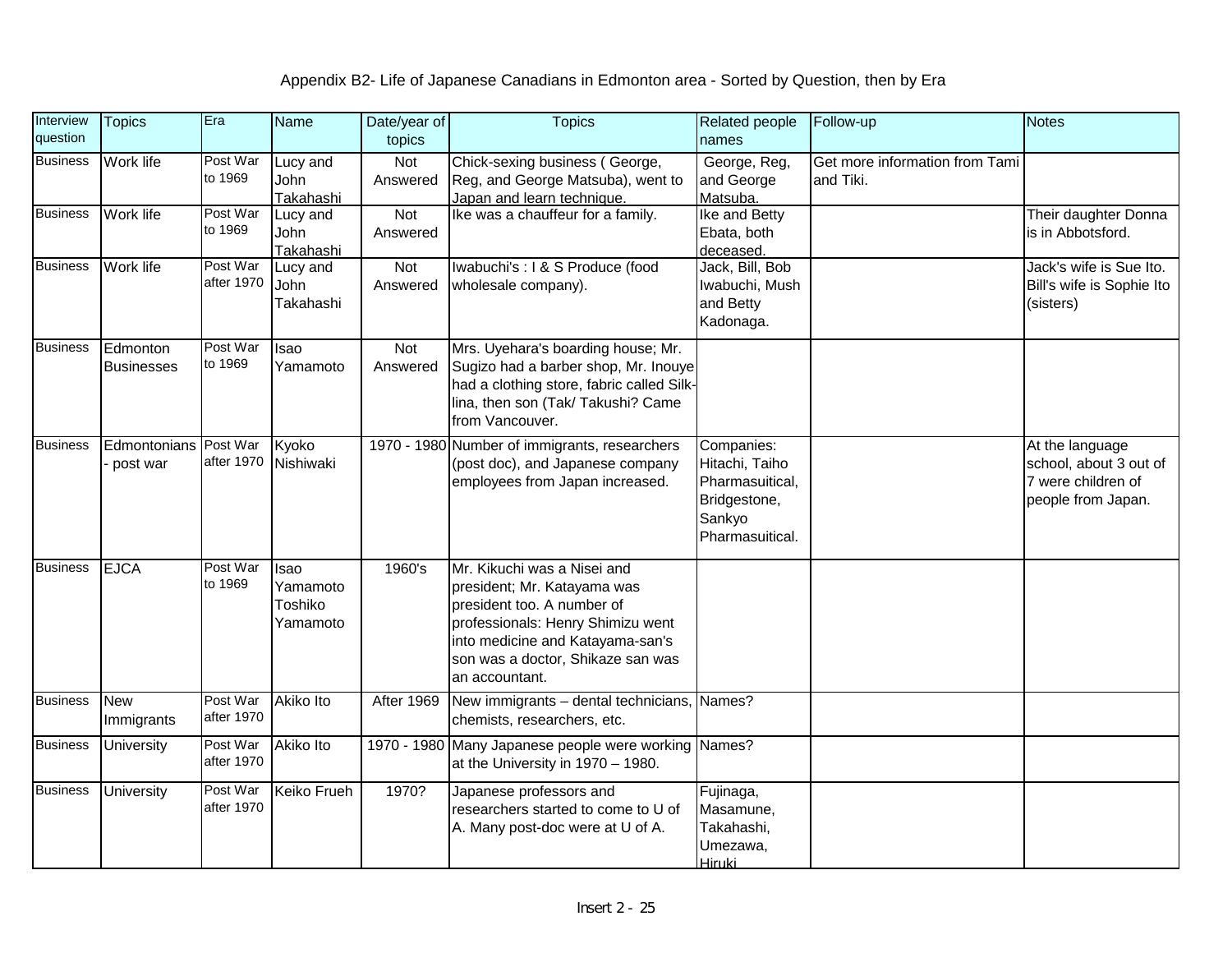| Interview<br>question | <b>Topics</b>                  | Era                    | <b>Name</b>                             | Date/year of<br>topics | <b>Topics</b>                                                                                                                       | Related people<br>names                                                           | Follow-up                         | <b>Notes</b> |
|-----------------------|--------------------------------|------------------------|-----------------------------------------|------------------------|-------------------------------------------------------------------------------------------------------------------------------------|-----------------------------------------------------------------------------------|-----------------------------------|--------------|
| <b>Business</b>       | <b>JETRO</b>                   | Post War<br>after 1970 | Akiko Ito                               |                        | $1980(?) - (?)$ There was a JETRO office.                                                                                           |                                                                                   | Check the years JETRO<br>existed. |              |
| <b>Business</b>       | Consulate<br>Office            | Post War<br>to 1969    | Keiko Frueh                             | 1967                   | Consulate Office of Japan opened.                                                                                                   | The first consul<br>was Mr. Date                                                  |                                   |              |
| <b>Business</b>       | <b>Restaurants</b>             | Post War<br>to 1969    | Isao<br>Yamamoto<br>Toshiko<br>Yamamoto | 1960's                 | Mikado was the first one; change of<br>owner and moved to different<br>location.                                                    |                                                                                   |                                   |              |
| <b>Business</b>       | Japanese<br>restaurant         | Post War<br>after 1970 | Keiko Frueh                             | 1973 - 1975            | Japanese restaurants opened:<br>Mikado, Japanese Village, and<br>Fujiyama (Shogun).                                                 |                                                                                   |                                   |              |
| <b>Business</b>       | Japanese<br><b>Restaurants</b> | Post War<br>after 1970 | <b>Dick</b><br>Shimoda                  | 1980's                 | Shogun and Mikado.                                                                                                                  |                                                                                   |                                   |              |
| <b>Business</b>       | Japanese<br><b>Businesses</b>  | Post War<br>to 1969    | Isao<br>Yamamoto<br>Toshiko<br>Yamamoto | 1960's                 | Silk-o-lina (Inouye), Nakamura's<br>Barber Shop.                                                                                    |                                                                                   |                                   |              |
| <b>Business</b>       | Japanese<br><b>Businesses</b>  | Post War<br>to 1969    | <b>Henry</b><br>Shimizu                 | 1948                   | Father bought rooming house on 97th<br>street.                                                                                      |                                                                                   |                                   |              |
| <b>Business</b>       | Japanese<br><b>Businesses</b>  | Post War<br>to 1969    | Henry<br>Shimizu                        | Not<br>Answered        | Silk-o-Lina store on Jasper Ave.                                                                                                    | Mr. Inoue and<br>his son Fred. Mr<br>and Mrs<br>Sugiura. Yoi and<br>Lucy Sugiura. |                                   |              |
| <b>Business</b>       | Japanese<br><b>Businesses</b>  | Post War<br>to 1969    | Henry<br>Shimizu                        | Not<br>Answered        | Chick-sexing business (George<br>Tsujikawa, Reg Miyashita went to<br>Japan to learn technique. Joined by<br>George Matsuba in 1945. | George<br>Tsujikawa, Reg<br>Miyashita.                                            |                                   |              |
| <b>Business</b>       | Japanese<br><b>Store</b>       | Post War<br>after 1970 | Isao<br>Yamamoto<br>Toshiko<br>Yamamoto | 1990's                 | Mr. Fukushima owned a Japanese<br>store on Calgary Trail.                                                                           |                                                                                   |                                   |              |
| Population Opal       |                                | Pre-war                | Henry<br>Shimizu                        | Not<br>Answered        | Japanese pioneer families in Opal<br>(Kimura, Yamauchi, Kinoshita,<br>Kiyooka, Nakamura).                                           | Kimura,<br>Yamauchi,<br>Kinoshita,<br>Kiyooka,<br>Nakamura.                       |                                   |              |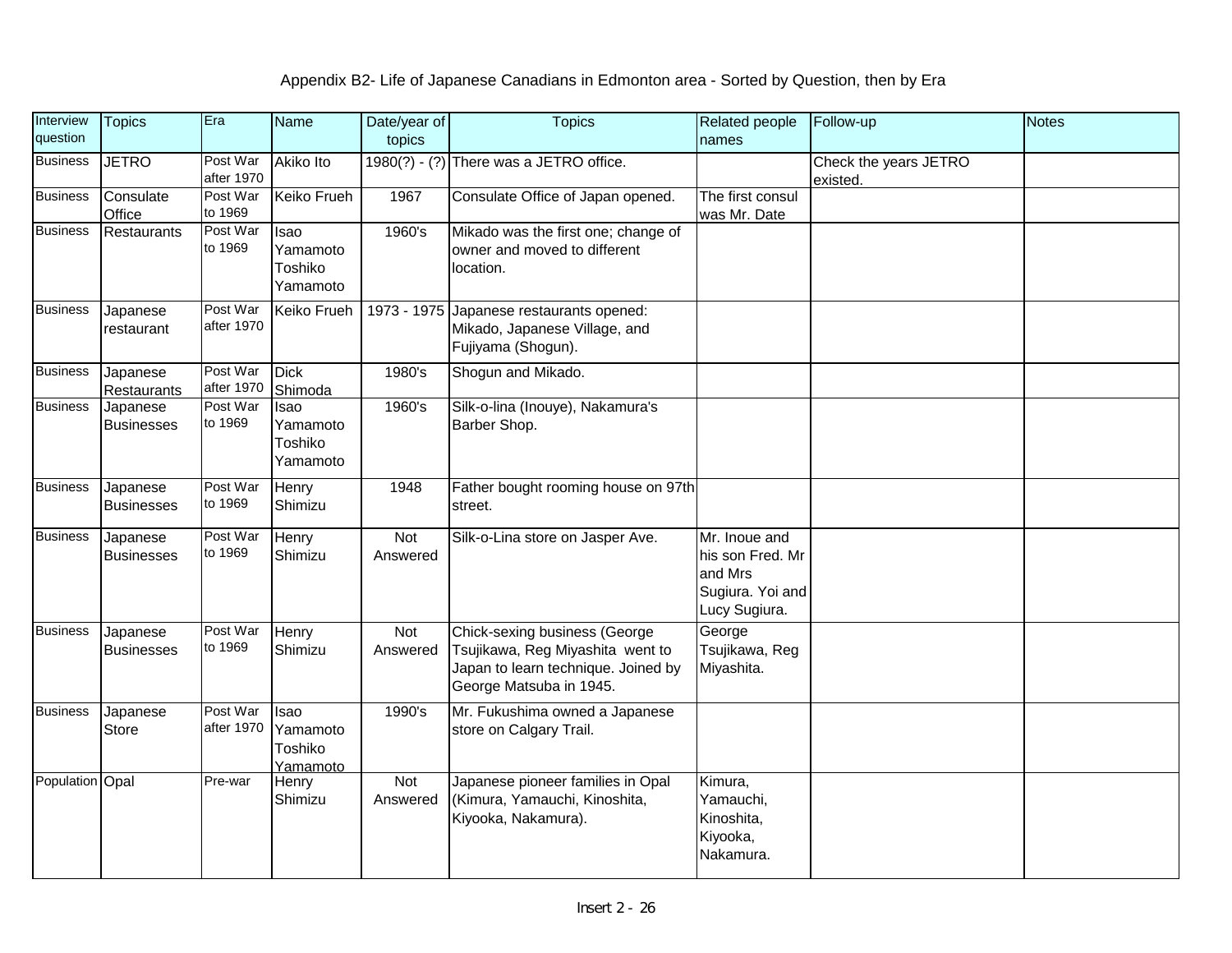| Interview       | <b>Topics</b>                                | Era                    | Name                    | Date/year of    | <b>Topics</b>                                                                                                                                    | <b>Related people</b>                                                                                                                                                   | Follow-up | <b>Notes</b> |
|-----------------|----------------------------------------------|------------------------|-------------------------|-----------------|--------------------------------------------------------------------------------------------------------------------------------------------------|-------------------------------------------------------------------------------------------------------------------------------------------------------------------------|-----------|--------------|
| question        |                                              |                        |                         | topics          |                                                                                                                                                  | names                                                                                                                                                                   |           |              |
| Population Opal |                                              | Post War<br>to 1969    | <b>Henry</b><br>Shimizu | Not<br>Answered | Most Opal families relocated to<br>Edmonton in post war.                                                                                         | Henry and<br>Florence<br>Yamauchi, Ben<br>Shikaze, George<br>Matsuba,<br>Iwashita girls,<br>Nakamura boys<br>(Bill and<br>Edward) and<br>girls (Lydia,<br>Rosie, Irene, |           |              |
|                 | Population Edmontonians Post War<br>post-war | to 1969                | <b>Henry</b><br>Shimizu | Not<br>Answered | many Japanese lived around Bissell<br>United Church area - 95-97 street<br>Jasper to 105th Ave.                                                  |                                                                                                                                                                         |           |              |
| Culture         | Experience<br>living in Japan                | Pre-war                | <b>Isao</b><br>Yamamoto | 1934            | No problems adjusting because in BC<br>there was sort of a Japanese<br>community, and spoke Japanese.                                            |                                                                                                                                                                         |           |              |
| Culture         | Living in<br>Japan                           | Pre-war                | Tom Sando               | 1926-1938?      | Long discussion of growing up in<br>Japan pre-war before coming back to<br>Canada.                                                               |                                                                                                                                                                         |           |              |
| Culture         | Life during<br>War                           | During<br>War          | Joyce<br>Kiyooka        | 1940 -          | Still has a fingerprint card.<br>Remembers being called "Jap"; very<br>hurtful; mom and dad were Canadian<br>citizens.                           |                                                                                                                                                                         |           |              |
| Culture         | Experience<br>coming to<br>Canada            | Post War<br>to 1969    | Toshiko<br>Yamamoto     | 1962            | Did not speak English but she heard<br>it many times. She was able to adapt<br>to the culture but found it cold.                                 |                                                                                                                                                                         |           |              |
| Culture         | Visiting Japan                               | Post War<br>after 1970 | Jim Hoyano              | 1970s           | 1971 when I graduated went to Japan<br>with Yumiko. Charter flight with<br>"Asian American Recreation Club" -<br>only way to get a cheap flight. |                                                                                                                                                                         |           |              |